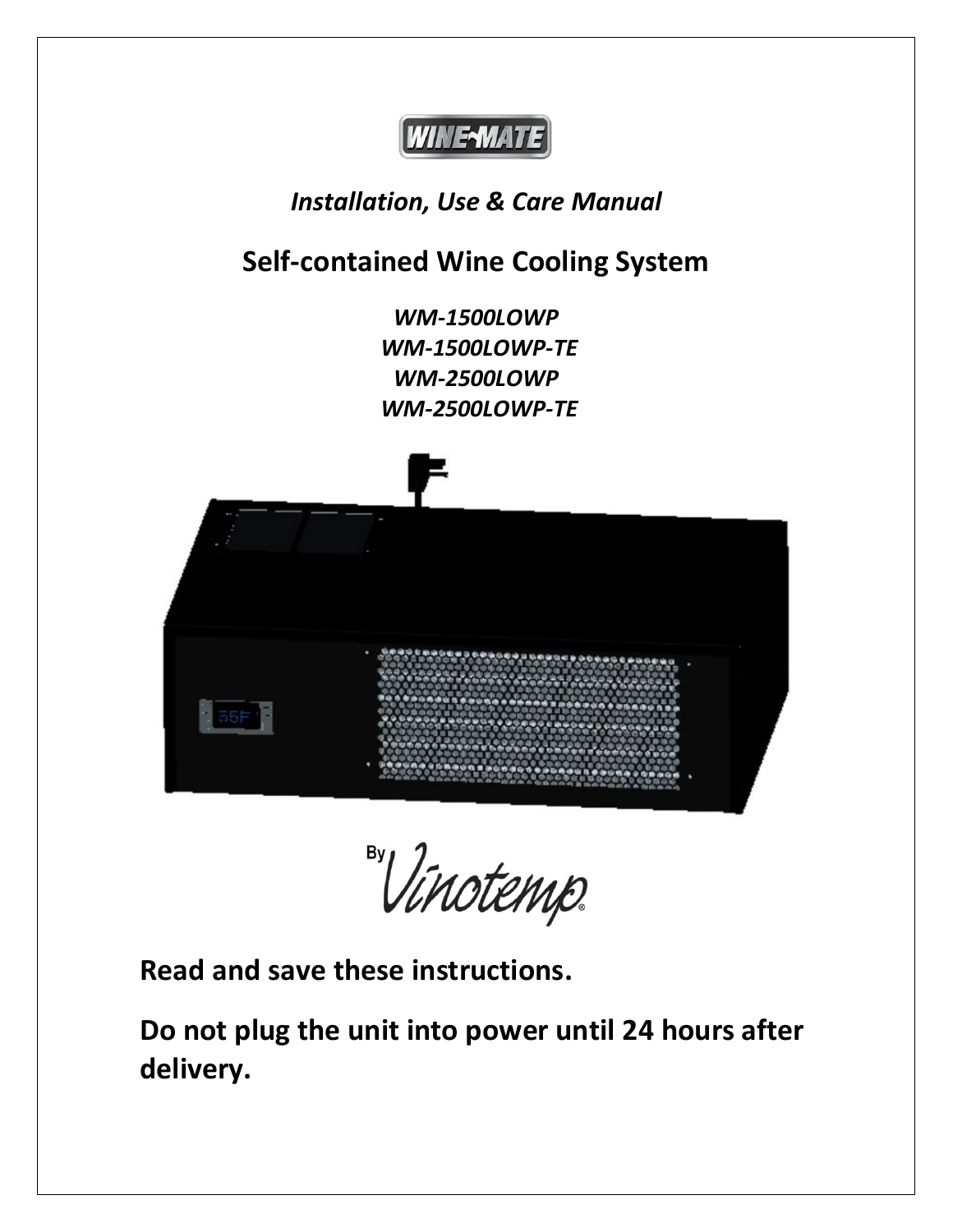### **SAFETY INSTRUCTIONS**

#### **Electrical Safety**

| if it is damaged.<br>A dedicated 20 AMP circuit is required. | Improper use of the power cord plug can result in the risk of electrical<br><b>DANGER</b><br>shock, property damage and personal injury or death.<br>Unplug the unit or disconnect power before performing any<br>maintenance.<br>Upon receipt and inspection of the unit the power cord must be replaced |
|--------------------------------------------------------------|-----------------------------------------------------------------------------------------------------------------------------------------------------------------------------------------------------------------------------------------------------------------------------------------------------------|
|--------------------------------------------------------------|-----------------------------------------------------------------------------------------------------------------------------------------------------------------------------------------------------------------------------------------------------------------------------------------------------------|

- This product is equipped with a 3-prong grounding-type plug and shall be plugged into a properly connected grounding-type outlet.
- It is required to use a 3–prong grounding-type electrical outlet properly grounded in accordance with the National Electrical Code and local codes and ordinances.
- A separate adequately fused and grounded circuit shall be used for this unit. The voltage rating must match the rating label on the unit.



- Do not use an adapter or an extension cord.
- Do not use a ground fault interrupter (GFI).
- Do not under any circumstances cut or remove the third ground prong from the power cord.
- Never unplug the unit by pulling the power cord. To disconnect the unit always grip the plug firmly and pull straight out from the wall outlet.
- Do not operate the unit if the unit housing is removed or damaged.
- Do not attempt to repair or replace any part of your unit unless it is specifically recommended in this manual. All other servicing shall be referred to a qualified technician.
- Unplug the unit or disconnect power before performing any maintenance.
- To protect against electric shock do not immerse unit plug or cord into water or other liquids.
- Do not operate the unit with wet hands, while standing on a wet surface, or while standing in water.

#### **Disposing Safety**

#### **CAUTION When disposing of refrigeration products, special handling is often required. It is the consumer's responsibility to comply with federal and local regulations when disposing of this product.**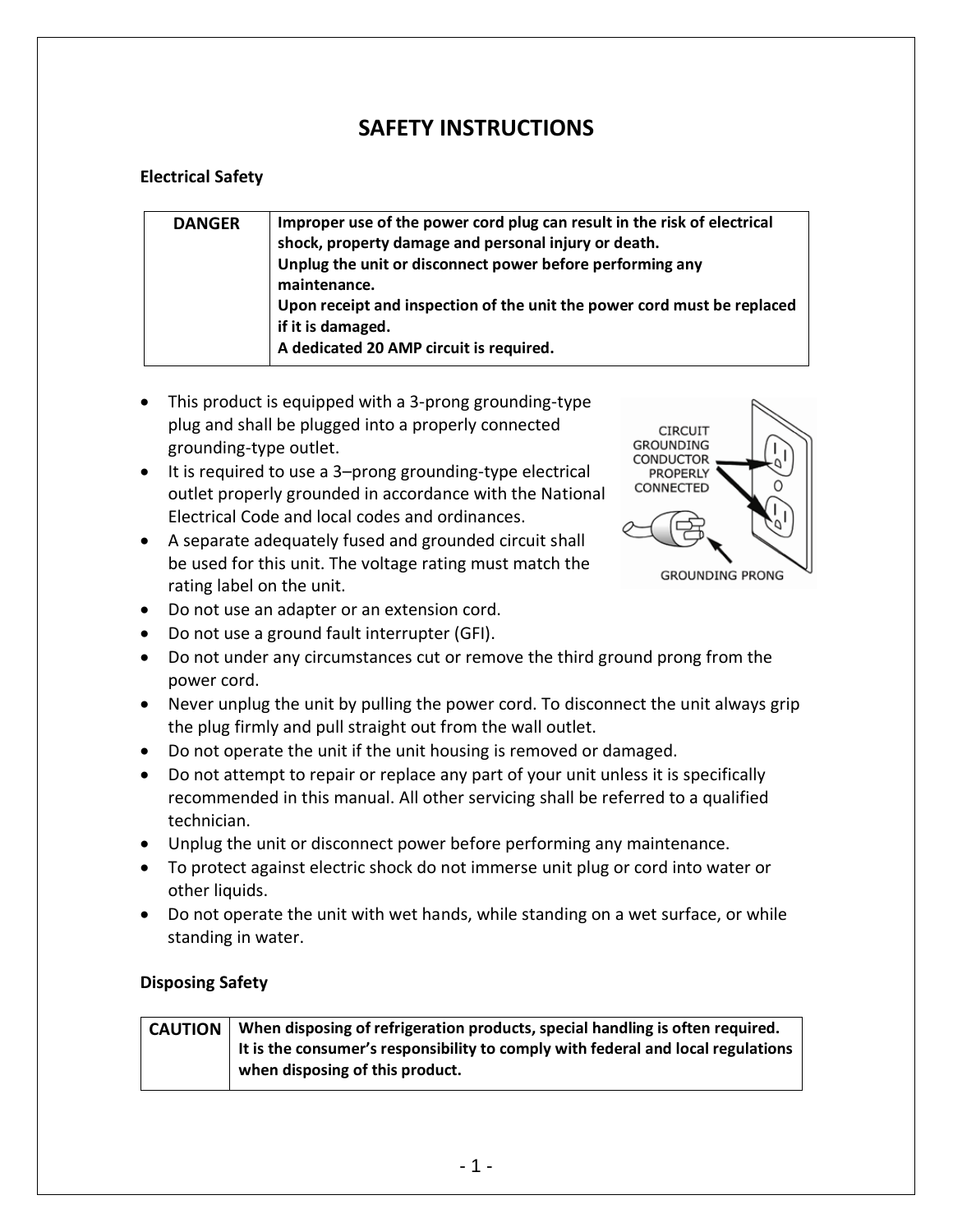# **Table of Contents**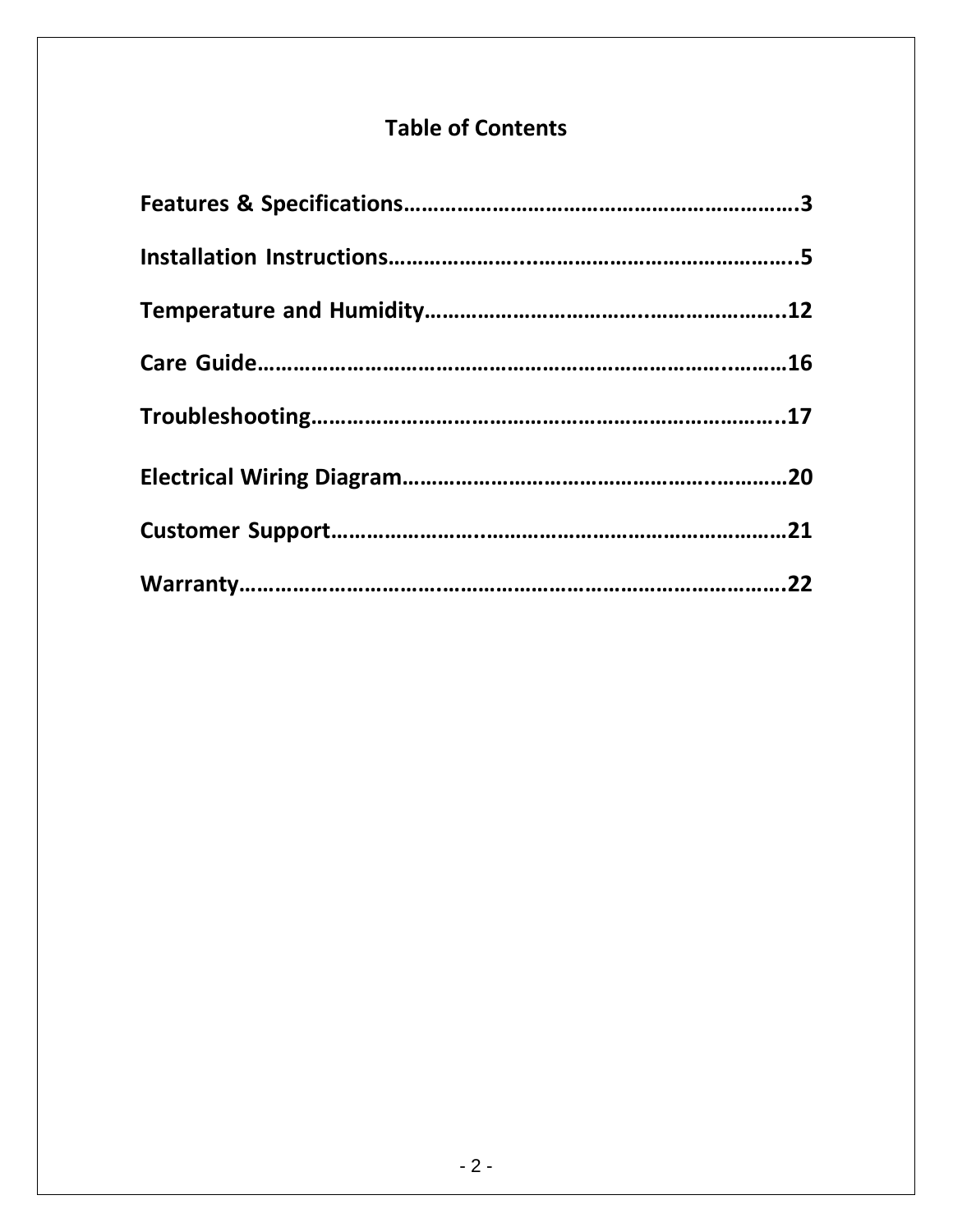## **Features and Specifications**

- WM-1500LOWP & 1500LOWP-TE and WM-2500LOWP & 2500LOWP-TE cooling units are designed to provide a subtle temperature between 50~65 °F for a properly insulated wine cabinet.
- The refrigerated space will maintain humidity range within 50~70% RH.
- These temperature and humidity ranges are optimized for long term storage of wine.
- Temperature is controlled and humidity is adjusted using patented technology.
- Larger bottom cold air supply provides more even temperature distribution in the wine cabinet.
- Multiple options for top or rear hot air exhaust are convenient for flexible installations.
- Extremely 7.5" low profile is ideal for conceal installations.
- Patented condensate drain tray is used for humidity adjustment.
- The unit is self-contained ready for easy installation and use.

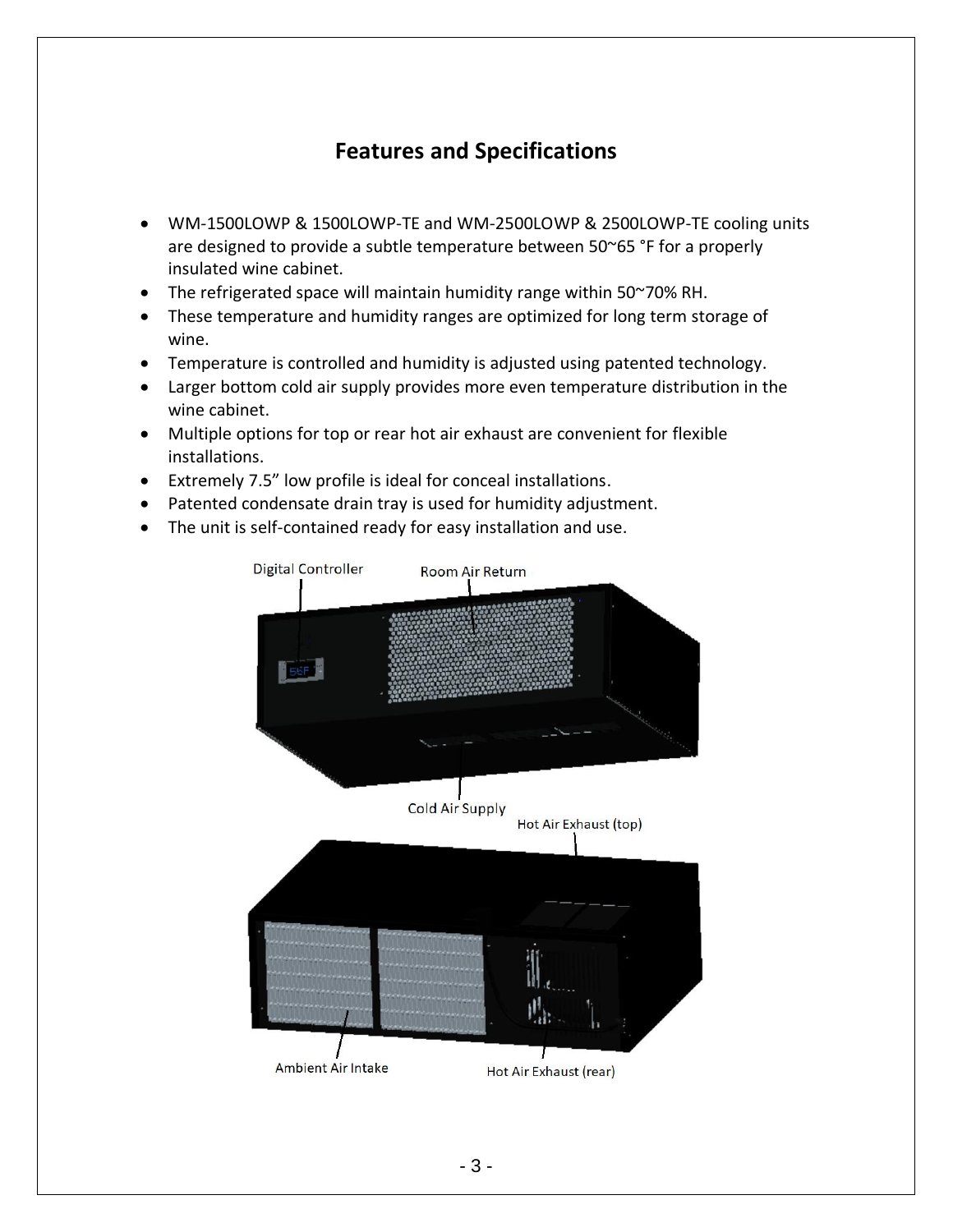

**Fig. 1.2 Dimensions**

The specifications are listed as follows:

| <b>Model No</b>           | <b>Exhaust</b> | Dim Lx Wx<br>H (in)                            | <b>Airflo</b><br>w<br>(CFM) | <b>Cabinet</b><br><b>Size</b><br>(cu ft) | <b>Electrical</b><br><b>Rating</b> | Weig<br>ht (lb) |
|---------------------------|----------------|------------------------------------------------|-----------------------------|------------------------------------------|------------------------------------|-----------------|
| <b>WM-1500LOWP</b>        | Rear           | $24 - 1/4 \times 15$<br>$1/8 \times 7 - 1/2$   | 120                         | 90                                       | 115V/60Hz/<br>3A                   | 55              |
| <b>WM-1500LOWP-</b><br>TE | Top            | $24 - 1/4 \times 15$ -<br>$1/8 \times 7 - 1/2$ | 120                         | 90                                       | 115V/60Hz/<br>3A                   | 55              |
| <b>WM-2500LOWP</b>        | Rear           | $24 - 1/4 \times 15$ -<br>$1/8 \times 7 - 1/2$ | 180                         | 200                                      | 115V/60Hz/<br>4A                   | 60              |
| <b>WM-2500LOWP-</b><br>ТE | Top            | $24 - 1/4 \times 15$ -<br>$1/8 \times 7 - 1/2$ | 180                         | 200                                      | 115V/60Hz/<br>4A                   | 60              |

| <b>NOTE</b> | See the voltage, frequency and current specified on the label of the<br>cooling unit.                                                                                                                                                           |
|-------------|-------------------------------------------------------------------------------------------------------------------------------------------------------------------------------------------------------------------------------------------------|
|             | The rated cooling capacity is determined under the cabinet and<br>ambient temperatures of 55°F and 75°F with R13 interior and R19<br>exterior insulations. Higher ambient temperatures and less insulation<br>will cause reducing the capacity. |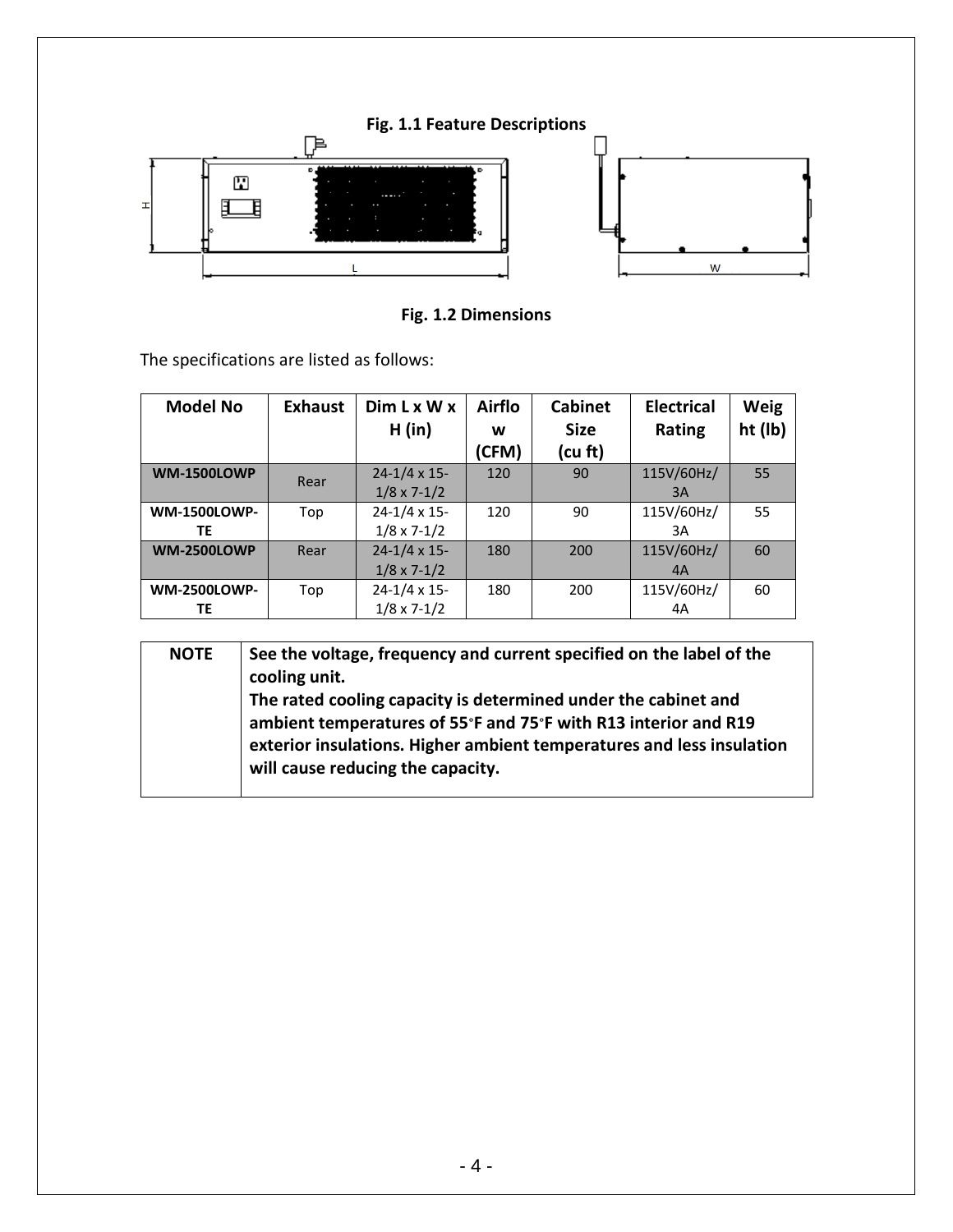## **Installation Instructions**

| <b>NOTE</b> | Mounting brackets, screws, gaskets and other seal materials are not<br>included. |
|-------------|----------------------------------------------------------------------------------|
|             | Do not install any ducts onto the supply, return, intake and exhaust.            |

| <b>CAUTION</b> | Because of potential safety hazards under a certain condition, we            |
|----------------|------------------------------------------------------------------------------|
|                | strongly recommend against the use of an extension cord. However, if         |
|                | you still elect to use an extension cord, it is absolutely necessary that it |
|                | will be a UL LISTED 3-wire grounding type extension cord having a 3-         |
|                | blade grounding plug and a 3-slot receptacle that will plug into the unit.   |
|                | The marked rating of the extension cord shall be 115 V, 15 A.                |

#### **1. Cabinet Location**

- Place the wine cabinet in a properly ventilated location. Otherwise, heat exhausted by the cooling unit will build up and it may cause the cooling unit not to work properly.
- The exhaust area must not be closed space and must be ventilated.
- The ambient temperatures shall not be higher than 78°F for running WM-1500LOWP & 1500LOWP-TE or 95°F for running WM-2500LOWP & 2500LOWP-TE and shall not be lower than 50 °F for all units.

#### 1) Rear Exhaust Cabinet

- Leave min 6 "clearance from the rear to the wall.
- Leave min 12" clearance from the top to the ceiling.
- Leave min 6" clearance on the sides.

2) Front Exhaust Cabinet

- Leave min 6" clearance on the front if the sides are unobstructed.
- Or, leave min 36" clearance on the front if the sides are obstructed

#### 3) Top Exhaust Cabinet

- Leave min 12" from the top to the ceiling.
- Leave min 2 "clearance from the rear to the wall.
- Leave min 2" clearance on the sides.
- 4) Side Exhaust Cabinet
- Leave min 6 "clearance on the side that hot air exhausts.
- Leave min 12" clearance from the top to the ceiling.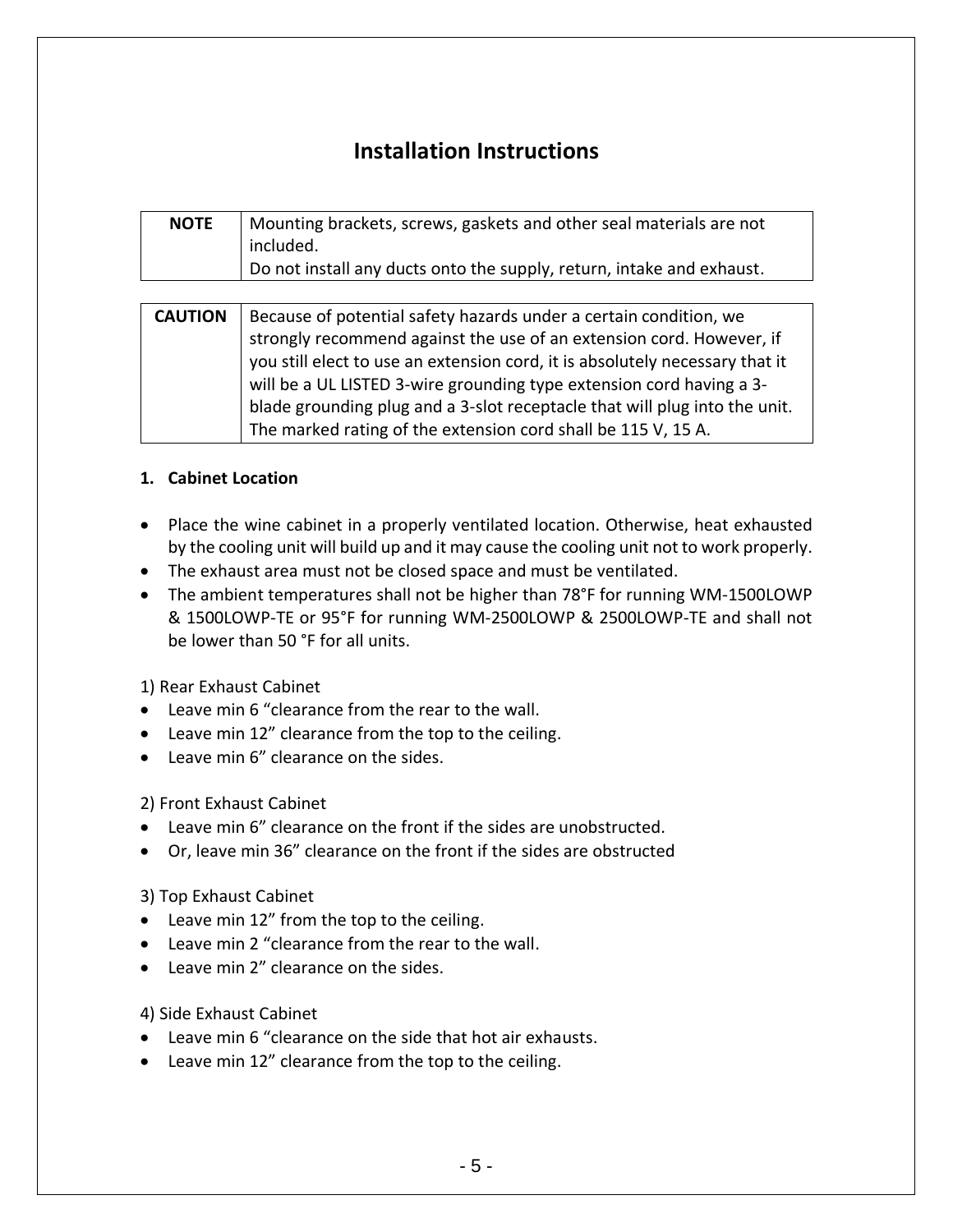#### **2. Cooling Unit Installation**

• The cooling unit produces cooling supplied into the cabinet, meanwhile it also generates heat that must be exhausted outside the cabinet. So the cold-air supply and warm-air return must be separated from the hot-air exhaust and ambient-air intake. Foam tape gasket may be used to seal them. The cooling unit must intake adequate fresh ambient-air to work properly. The ambient-air intake and hot-air exhaust must not be short-circulated.

#### 1) Making Cutout

- Make a rectangular through hole at the rear wall of the cabinet with 1/4" less than the width and height of the cooling unit. Make 1/2" tabsto place the gaskets as shown in Fig. 2.1.
- If it is a top exhaust installation, make another rectangular hole at the top of the cabinet with the length and width of the top exhaust as shown in Fig. 2.2.
- Install 2 pieces of 1/4" ID wood thread inserts on the ceiling as shown in Fig. 2.3.
- Install the rear gaskets (1/2" foam tape) as shown in Fig. 2.4.
- If it is a top exhaust installation, install the top gaskets on the cooling unit as shown in Fig. 2.5.

2) Installing Cooling Unit

- Push the cooling unit towards the mounting tabs until it stops and press the gaskets as shown in Fig. 2.6.
- Use two mounting brackets and two 1/4" screws with 7/16" wrench to secure the cooling unit as shown in Fig. 2.6.

3) Low Profile Front Grille

- Install an exhaust cover to redirect the hot air to the front as shown in Fig. 2.9.
- Install the low profile front grilles as shown in Fig. 2.9.



**Fig. 2.1 Rear Exhaust Cutout**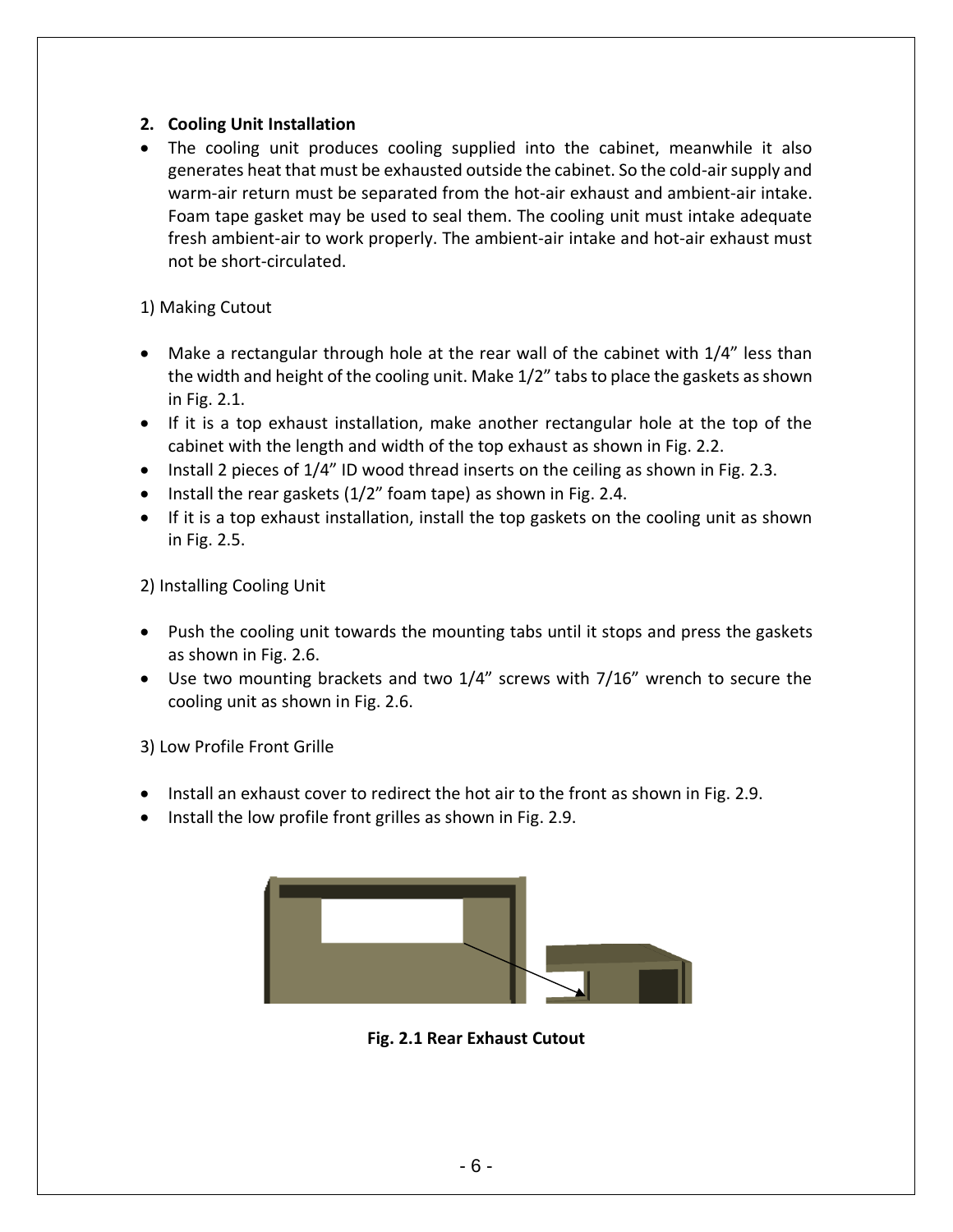

**Fig. 2.2 Top Exhaust Cutouts**



**Fig. 2.3 Installing Screw Inserts**



**Fig. 2.4 Installing Rear Gaskets**



**Fig. 2.5 Installing Top Gaskets**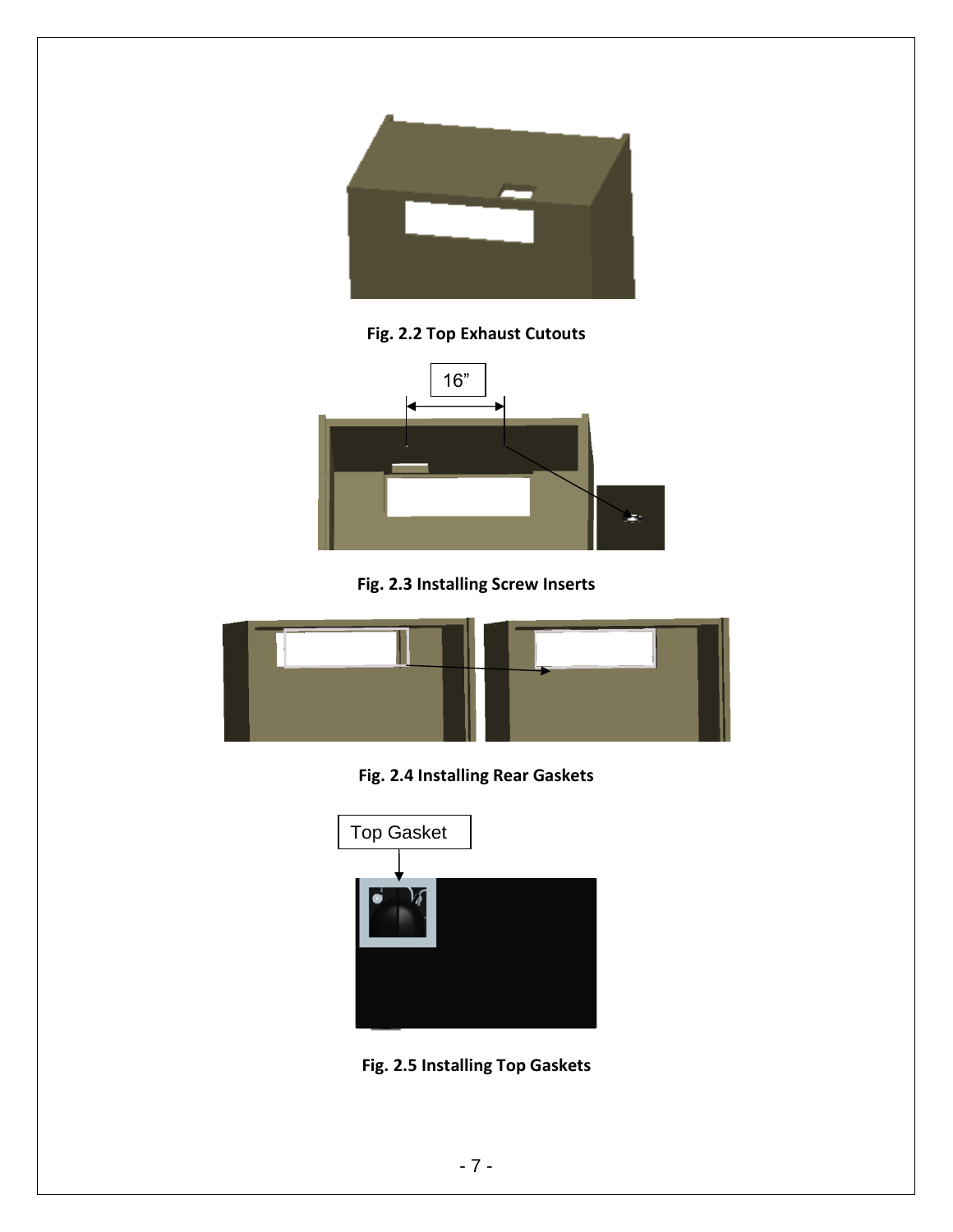

**Fig. 2.6 Installing Cooling Unit**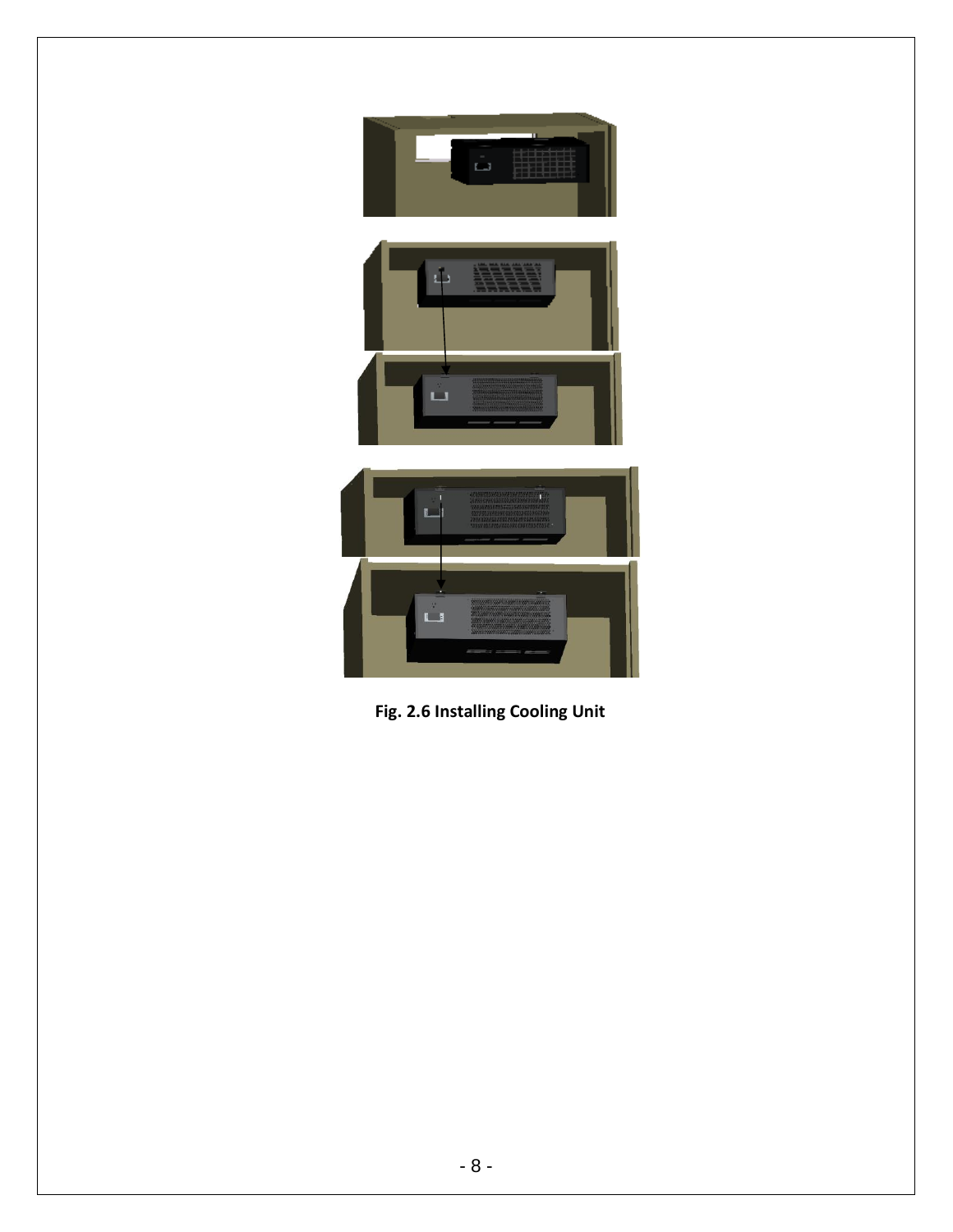

**Fig. 2.7 Cooling Unit Installed (Rear Exhaust)**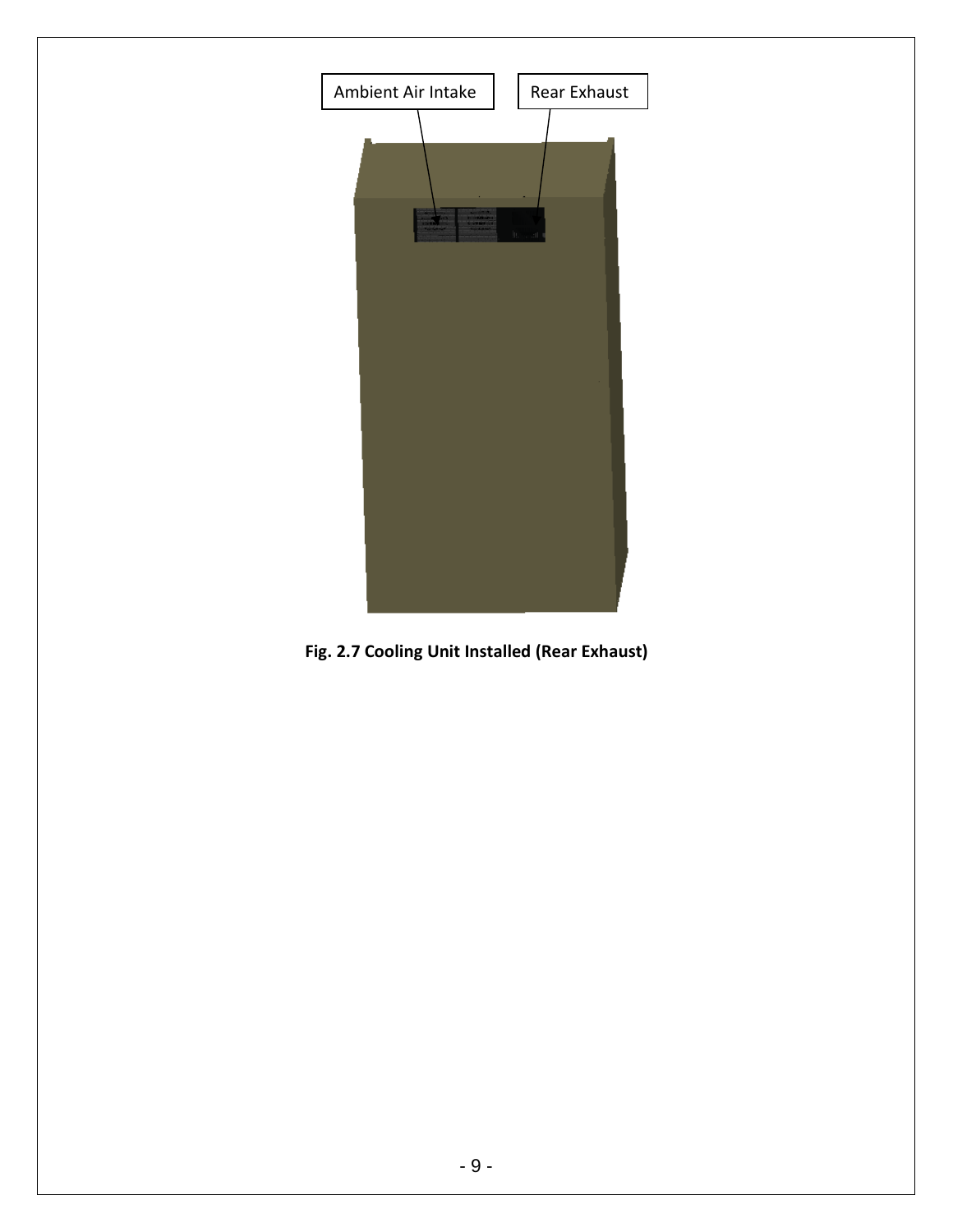

**Fig. 2.8 Cooling Unit Installed (Top Exhaust)**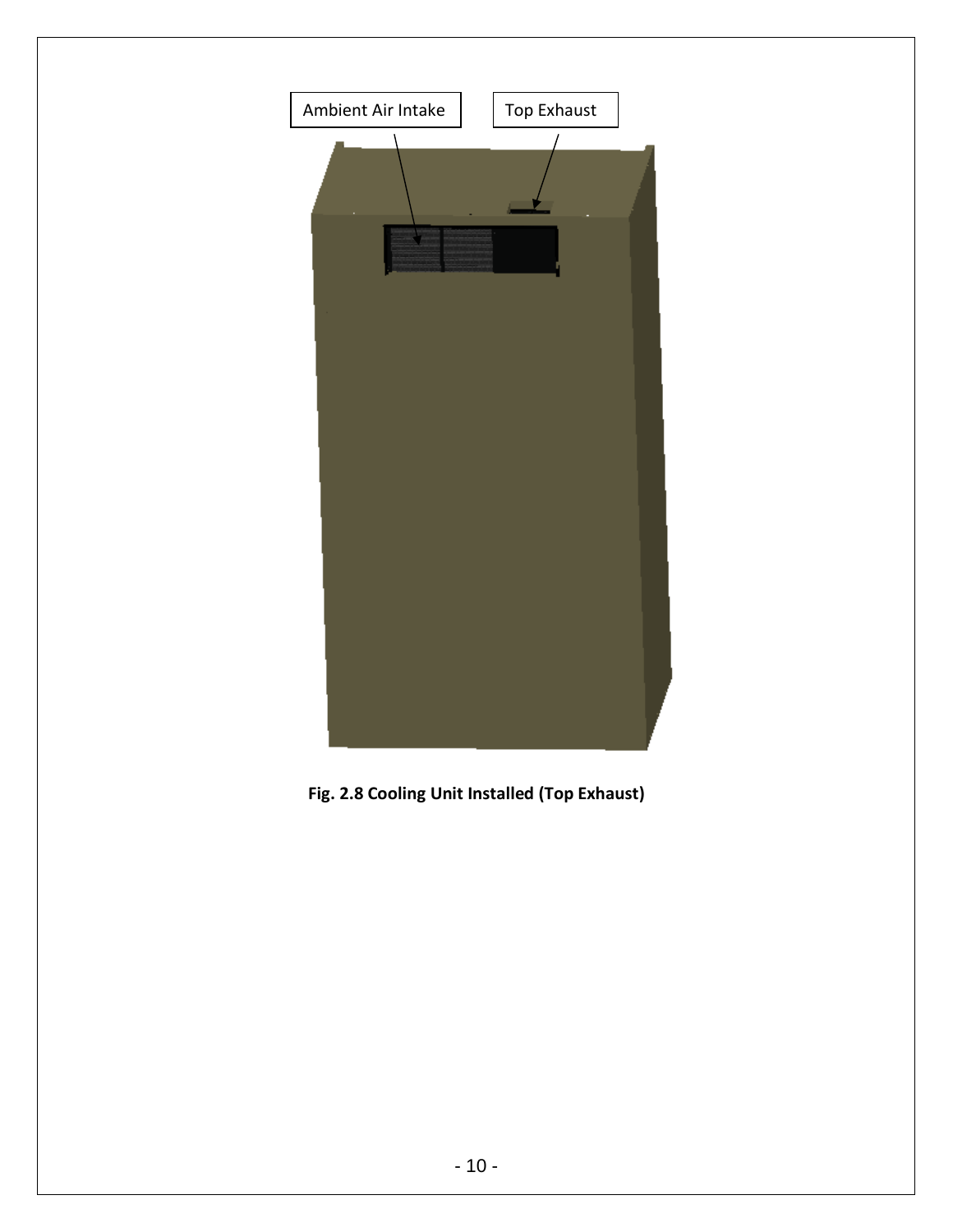

**Fig. 2.9 Cooling Unit Installed (Low Front Grille)**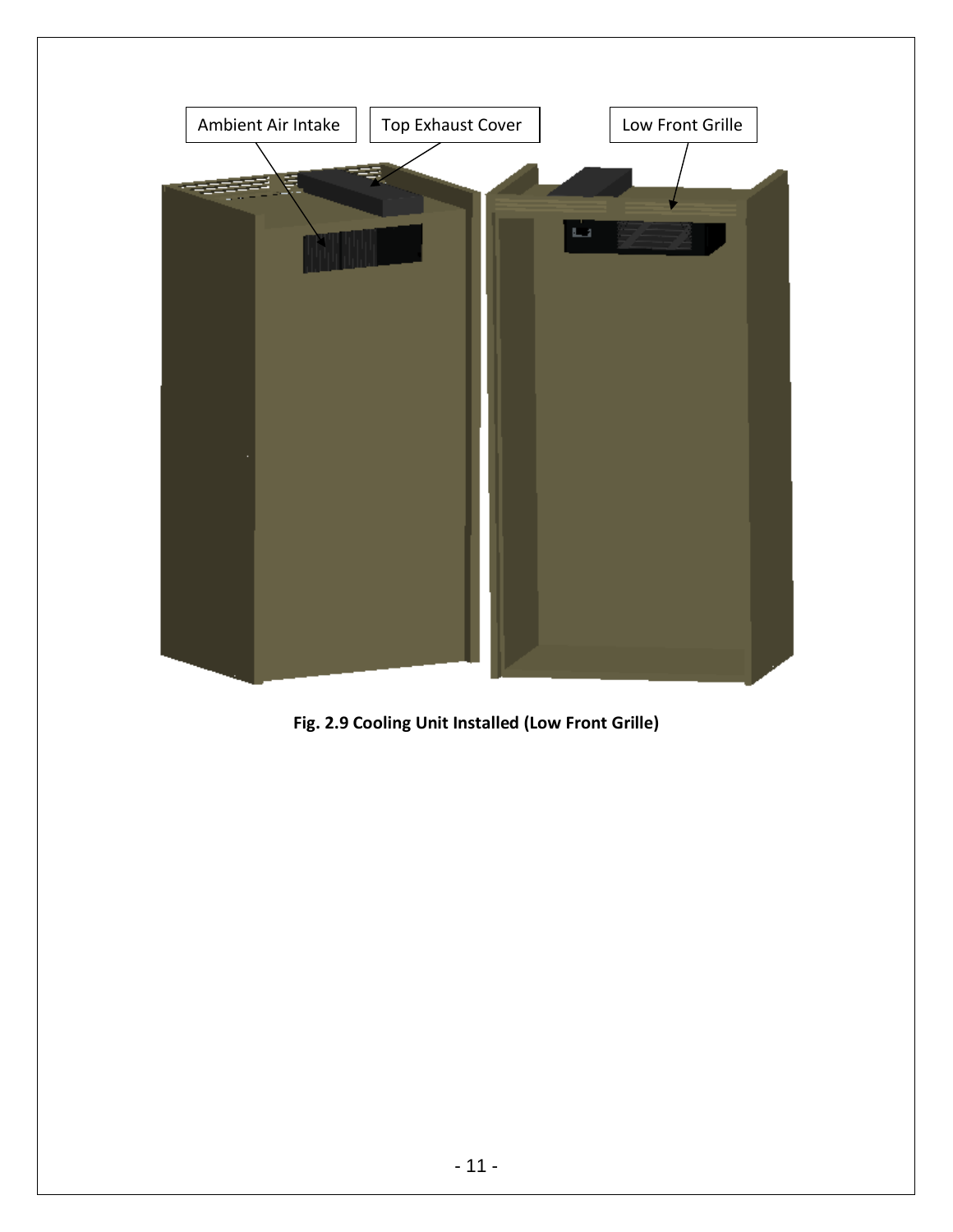## **Temperature and Humidity**

**1. The controller**



#### **Fig. 3.1 Temperature Controller**

**1) Keys**

**SET:** To display set-point; in programming mode it selects a parameter or confirms an operation.

**热**: To start a manual defrost.

- **:** To see the maximum stored temperature; in programming mode it browses the parameter codes or increases the displayed value.
- **:** To see the minimum stored temperature; in programming mode it browses the parameter codes or decreases the displayed value.

**1**: To turn on/off the power to the unit.

**△+ ▽**: To lock/unlock the keypad.

**SET+**  $\blacktriangledown$ : To enter in the programming mode.

**SET+**  $\triangle$ : To return to the temperature display.

#### **2) Lock and unlock the keys**

To lock the keys, press up + down keys  $\blacktriangle$  +  $\blacktriangledown$  until POF is displayed; to unlock the keys, press up + down keys  $\blacktriangle$  +  $\blacktriangledown$  until PON is displayed.

#### **3) Display**

During normal operating conditions, the display shows the value measured by the air temperature probe. In case of active alarm, the temperature flashes alternately to the code alarm. The LED functions are listed as follows.

| LFD | <b>MODE</b> | <b>FUNCTION</b>                 |
|-----|-------------|---------------------------------|
|     | <b>ON</b>   | Compressor enabled              |
|     | Flashing    | Anti-short cycle enabled        |
|     | ON.         | Defrost cycle enabled           |
|     | ΟN          | Fan enabled                     |
|     | Flashing    | Fan delay after defrost enabled |
|     | NС          | Alarm occurring                 |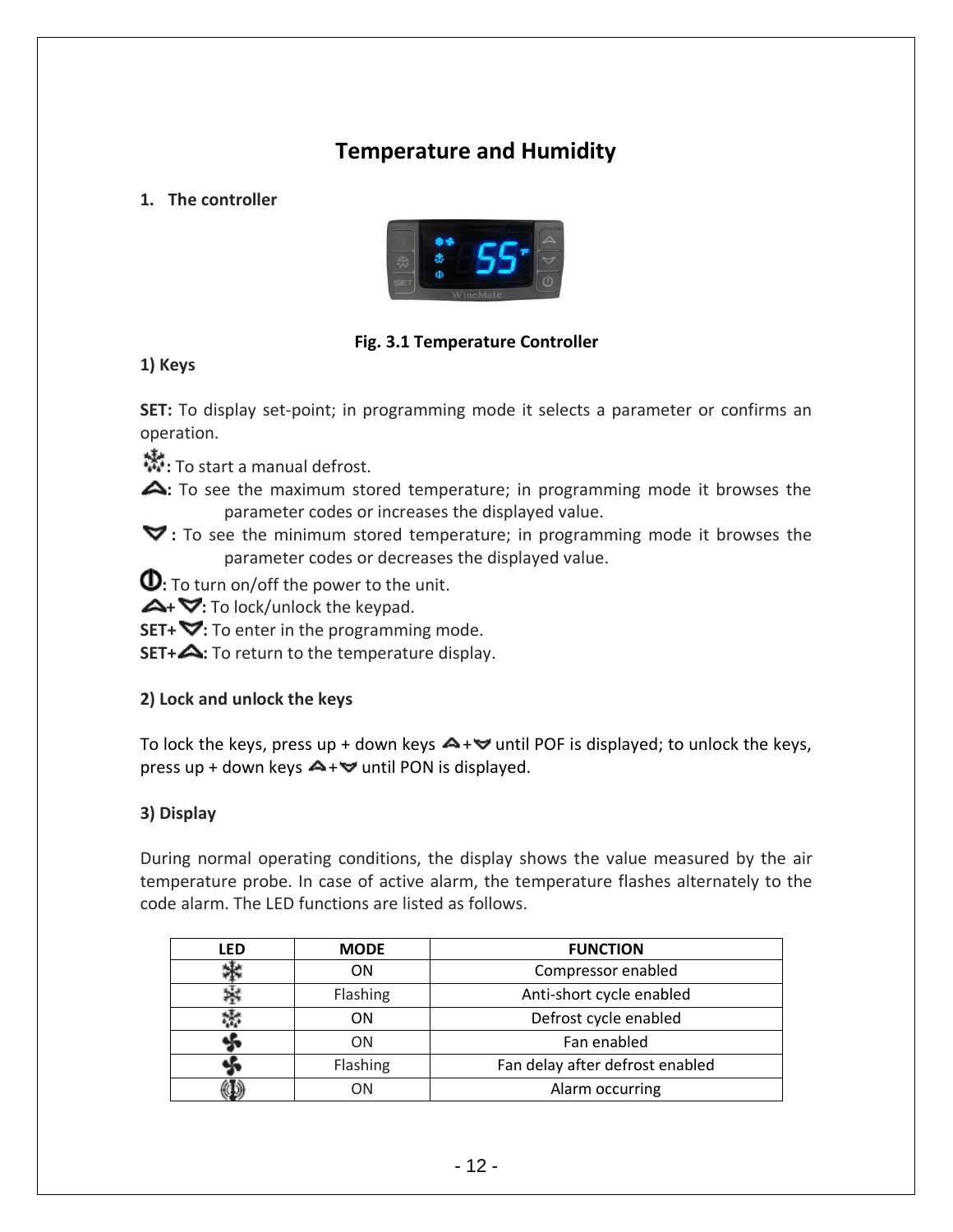| <b>DOM:</b> | λN              | Temperature measuring unit |
|-------------|-----------------|----------------------------|
|             | <b>Flashing</b> | Programming mode           |

#### **4) Alarm Signals**

The alarm codes are described as follows.

| <b>MESSAGE</b> | <b>CAUSE</b>           | <b>FUNCTION</b>                        |
|----------------|------------------------|----------------------------------------|
| P1             | Temperature probe      | Compressor switching to Con and CoF    |
|                | faulty                 |                                        |
| HA             | High temperature alarm | Probe temperature ALU higher than the  |
|                |                        | setting temperature; Outputs unchanged |
| LA             | Low temperature alarm  | Probe temperature ALL lower than the   |
|                |                        | setting temperature; Outputs unchanged |
|                | External alarm         | All outputs off                        |

Probe alarms P1", start a few seconds after the fault in the related probe; they automatically stop a few seconds after the probe restarts normal operation. Check connections before replacing the probe. Temperature alarms "HA", "LA" automatically stops as soon as the temperature returns to normal value. Alarm "CA" (with i1F=PAL) recovers only by switching off and on the instrument.

#### **2. Temperature Setting**

- Set the temperature at 55 °F for the optimum aging of wine
- On initial start-up, the time required to reach the desired temperature will vary, depending on the quantity of bottles, temperature setting and surrounding temperature.
- Allow 24 hours to stabilize the temperature for each new temperature setting operation

#### **3. How to see temperature set-point**

1) Press and immediately release the **SET** key, the display will show the set-point value.

2) Press again and immediately release the **SET** key to display the probe value.

#### **4. How to change the set-point**

1) Press and hold the **SET** key until the "°C" or "°F" LED starts flashing and the set-point is displayed.

2) Press the up/down keys  $\triangle$ / $\triangledown$  to change the set-point value within 10 sec.

3) Press the **SET** key again to store the new set-point value.

**NOTE**: The unit turns on at set-point **Set** plus regulation differential **Hy** after anti-short cycle **AC** has elapsed; the unit turns off at set-point **Set**.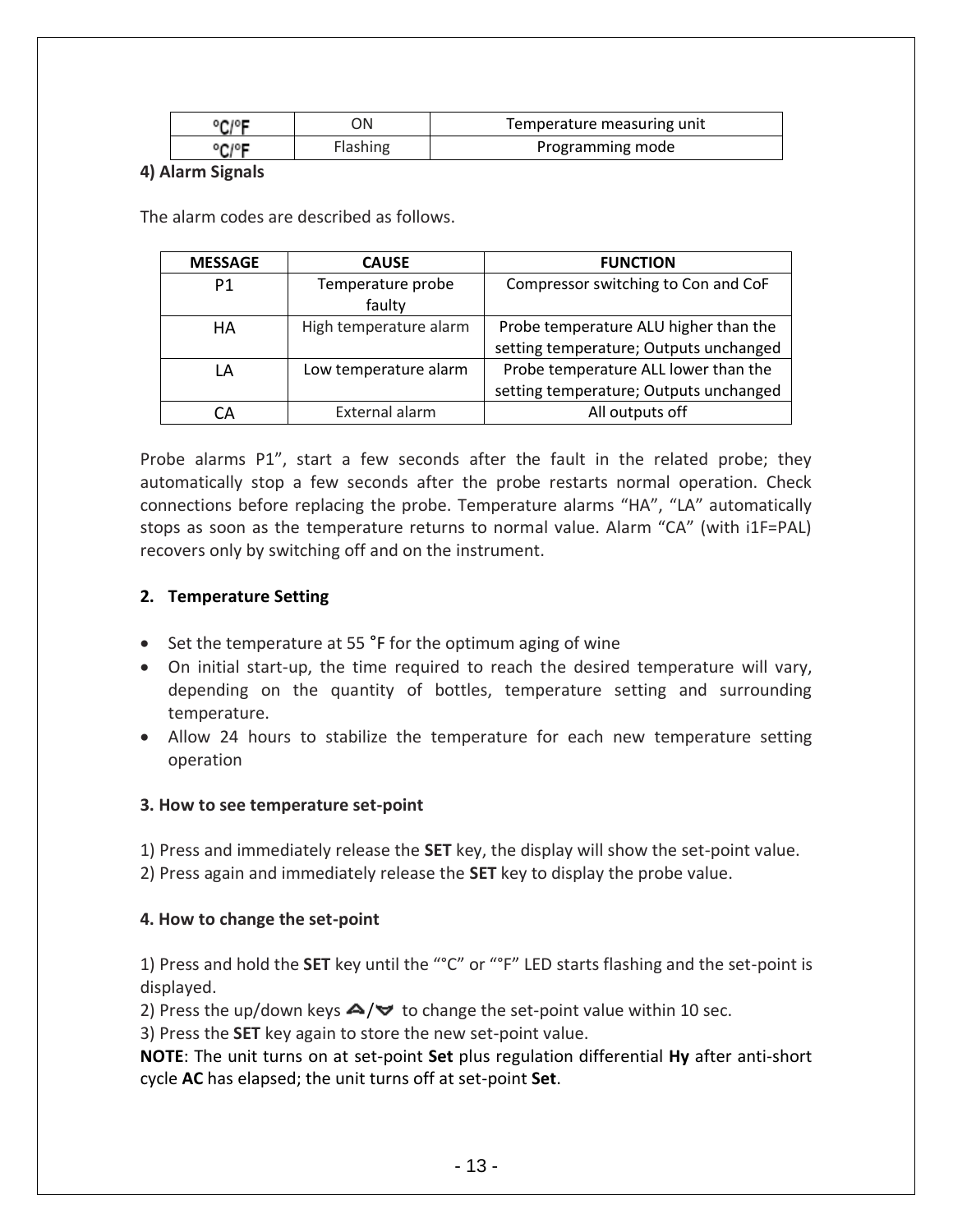#### **5. Manual Defrost**

Press and hold the defrost  $\ddot{\ddot{\mathbf{x}}}$  key until defrost starts. The defrost indicator will be on. **6. Parameter Programming**

1) Press and hold the SET + veys until the "°C" or "°F" LED starts flashing, then release the keys.

2) Press and hold again the **SET** + veys until the **Pr2** label is displayed, then release the keys. The first parameter **Hy** will be displayed.

3) Press up/down keys $\blacktriangle / \blacktriangledown$  to scroll to the required parameter within 10 sec.

4) Press the "**SET**" key to display its value.

5) Use up/down keys  $\blacktriangle \blacktriangledown$  to change its value within 10 sec.

6) Press "**SET**" to store the new value and the display will flash 3 times.

7) **To exit**: Press **SET +** or wait 15sec without pressing a key.

| <b>PARAMETER</b> | <b>DESCRIPTION</b>                       | <b>DEFAULT VALUE</b>                         |
|------------------|------------------------------------------|----------------------------------------------|
| Set              | set-point (°)                            | 55                                           |
| Hy               | temperature regulation differential (°)  | 4                                            |
| AC               | anti-short cycle delay (min)             | 10                                           |
| Con              | compress on with probe faulty (min)      | 20                                           |
| CoF              | compress off with probe faulty (min)     | 20                                           |
| <b>CF</b>        | temperature unit $(^{\circ}F/^{\circ}C)$ | F: Fahrenheit                                |
| rES              | display resolution                       | in: integer                                  |
| dLy              | temperature display delay (min)          | $\mathbf{1}$                                 |
| <b>ot</b>        | probe calibration (°)                    | 0                                            |
| LS               | minimum set-point (°)                    | 50                                           |
| <b>US</b>        | maximum set-point $(°)$                  | 65                                           |
| idF              | defrost cycle interval time (hour)       | 12                                           |
| MdF              | defrost cycle endurance time (min)       | 30                                           |
| <b>ALC</b>       | temperature alarm type                   | rE: relative to set-point                    |
| <b>ALU</b>       | high temperature alarm (°)               | 10                                           |
| <b>ALL</b>       | low temperature alarm (°)                | 10                                           |
| <b>AFH</b>       | alarm recovery differential (°)          | 5                                            |
| ALd              | temperature alarm delay (min)            | 60                                           |
| dAo              | temperature alarm delay on startup (hr)  | 23                                           |
| <b>SAA</b>       | heater set-point (°)                     | 40                                           |
| SHy              | heater regulation differential (°)       | 4                                            |
| <b>FSU</b>       | fan action                               | Std                                          |
| FnC              | fan operating mode                       | C-n: on with compressor & off during defrost |
| Fon              | fan on with compressor off (min)         | 0                                            |
| FoF              | fan off with compressor off (min)        | 15                                           |

**NOTE**: Depending on the controller, not all parameters are used.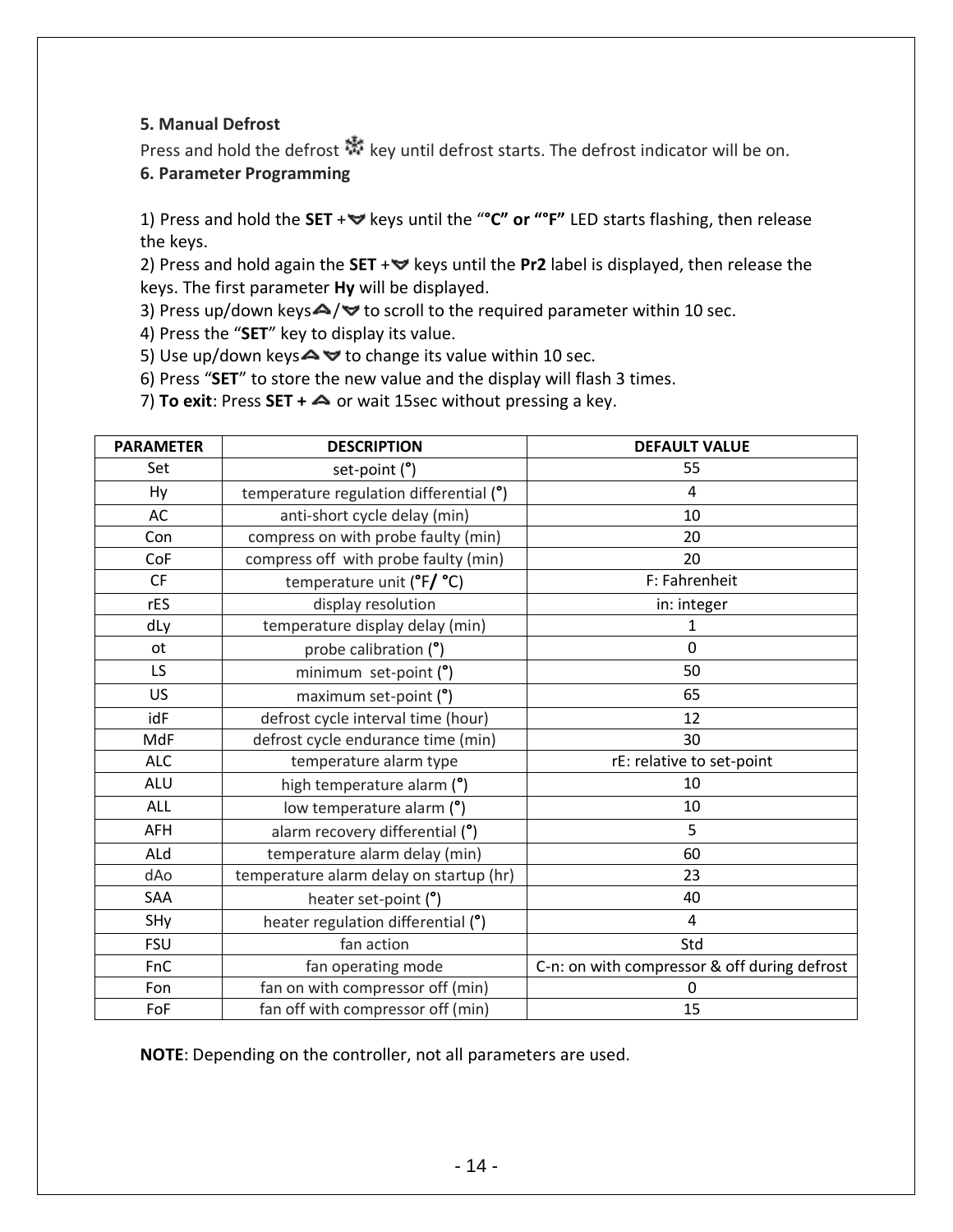#### **7. How to calibrate the air probe**

If the actual cellar temperature differs from the setting temperature, set parameter **ot** = actual cellar temperature minus set-point.

#### **8. How to adjust defrost cycle**

In case there is excessive frost, the parameters **FnC** = C-y**, idF** = **4** and **MdF** = 20 can be used to avoid frost.

#### **9. How to adjust the humidity**

The parameter **Fon** is used to adjust the humidity in the wine cellar. Higher **Fon** results in higher relative humidity. Use a separate hygrometer to monitor the humidity.

#### **10. How to set alarm call**

1) Speech notice will be sent to your phones when the cellar temperature is **ALU** higher or **ALL** lower than the set-point **Set**.

2) In order to test the call function, set parameters **Ald** = 0 and **dAO** = 0. After testing, set  $A$ **ld** = 60 and  $d$ **AO** = 23.

#### **11. How to set low cellar temperature heater**

The heater turns on at **SAA** minus **Shy;** the heater turns off at **SAA**.

#### **NOTES:**

- Use a forced air heater to warm up the wine cellar.
- If there is a thermostat on the heater, bypass it or set the thermostat at the highest level.
- If the heater runs more than 10 A current, use a 120VAC coil contactor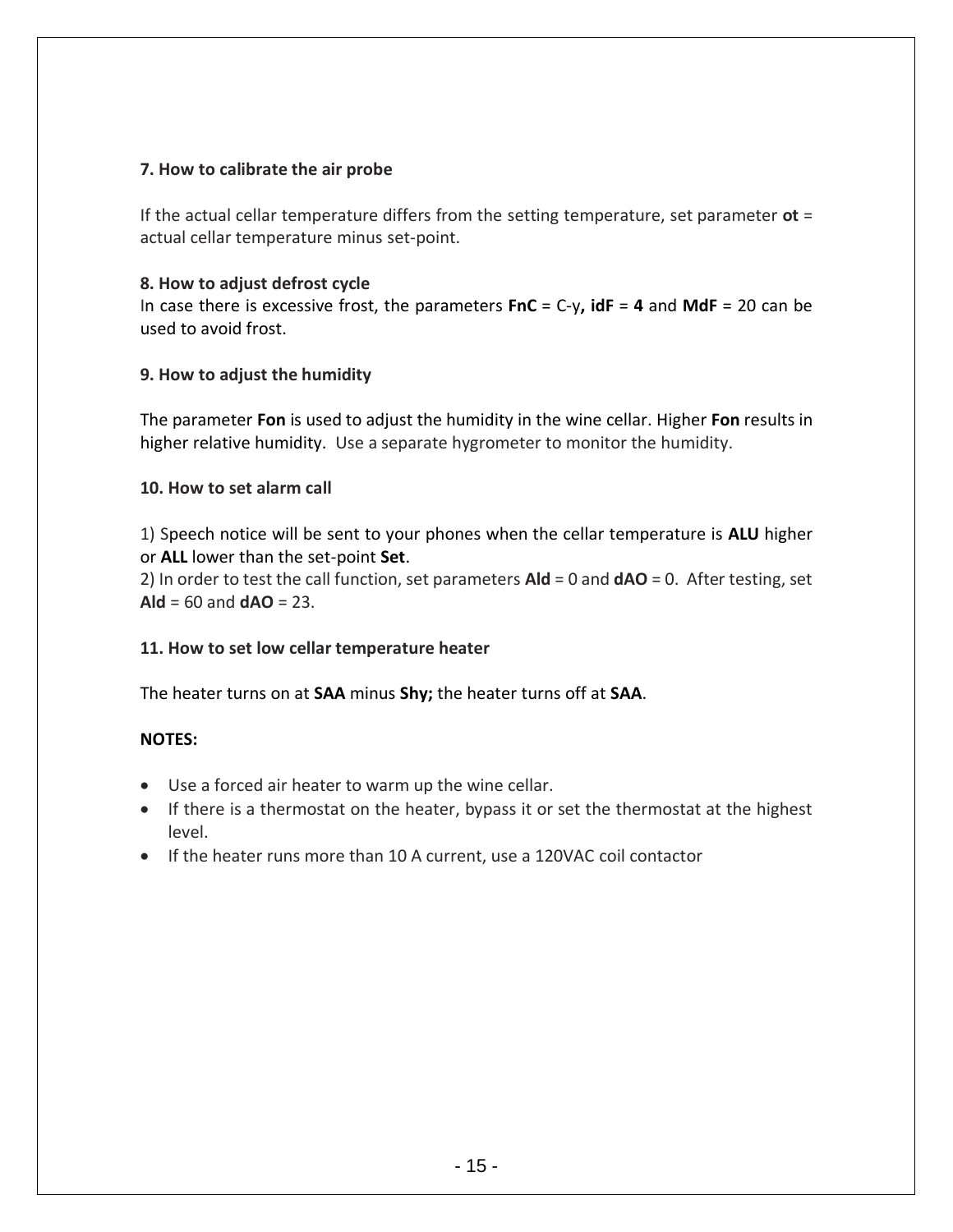## **Care Guide**

### **WARNING** Р **ELECTRIC SHOCK HAZARD**



#### **1. Cleaning Condenser**

- Clean the condenser regularly at least every 6 months.
- Condenser is located on the ambient air intake side of the cooling unit.
- Use a condenser brush or a vacuum cleaner with an extended attachment to clean the condenser.

#### **2. Removing Condensate**

Remove the excessive condensate if it is accumulated on the cooling unit in high humidity conditions.

#### **3. Removing Unit**

When you remove the cooling unit, beware water may come out of the unit.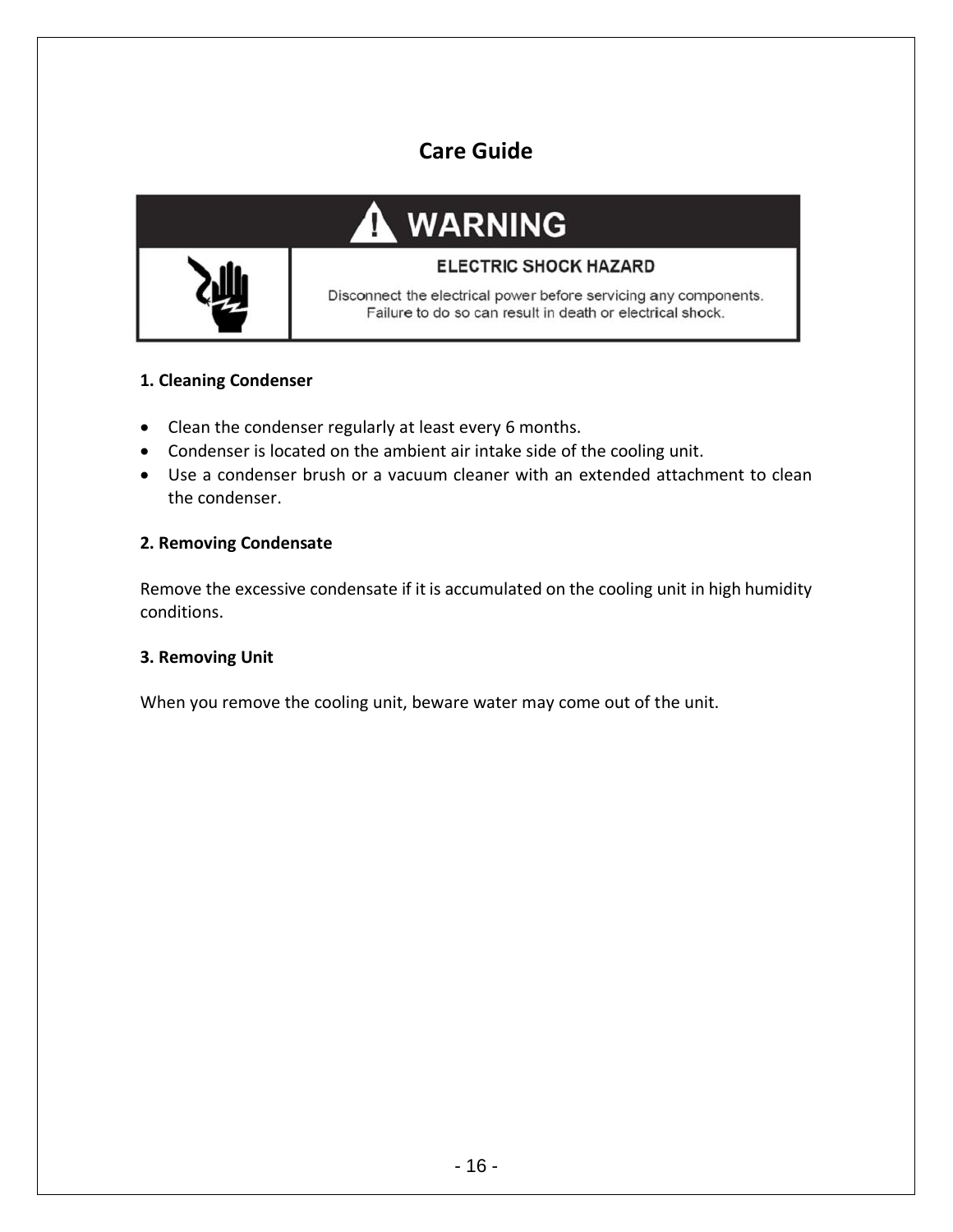# **Troubleshooting**

This Troubleshooting Chart is not prepared to replace the training required for a professional refrigeration service person, not is it comprehensive

| Complaint             | <b>Possible Causes</b>                  | Response                                       |
|-----------------------|-----------------------------------------|------------------------------------------------|
| 1. Unit not running   | Power cord not plugged<br>a.            | Check power cord<br>a.                         |
|                       | No power from supply<br>b.              | Check receptacle and fuses<br>b.               |
|                       | Incorrect or loose wirings<br>c.        | Check all wirings and connections<br>c.        |
|                       | Low voltage<br>d.                       | Contact an authorized electrician<br>d.        |
|                       | Setting higher<br>than<br>ambient<br>e. | Lower temperature setting<br>e.                |
|                       | temperature                             |                                                |
|                       | f.<br>Cut-in too high                   | f.<br>Reduce Hy                                |
|                       | Defrost light blinking<br>g.            | Unit is under defrost mode<br>g.               |
|                       | Compressor light blinking<br>h.         | Unit is under anti-short cycle delay<br>h.     |
|                       | Defective controller<br>i.              | Call service for diagnosis<br>i.               |
| 2. Unit not starting, | Anti-short cycle<br>а.                  | a. Reset AC                                    |
| but temperature       |                                         |                                                |
| rising high           |                                         |                                                |
| 3. Temperature        | a. Air probe                            | a. When using an air probe, the wine bottle    |
| fluctuating           |                                         | temperature is mainly controlled by the        |
|                       |                                         | average air temperature. If the set-point      |
|                       |                                         | is 55°F with the differential 4F, the          |
|                       |                                         | cooling unit turns on at 59°F of air           |
|                       |                                         | temperature (It may be higher than 59°F        |
|                       |                                         | if it is in anti-short cycle or defrost cycle) |
|                       |                                         | and turns off at 55°F of air temperature.      |
|                       |                                         | The average air temperature is 57°F, and       |
|                       |                                         | then the wine temperature is around            |
|                       |                                         | 57+/-0.5°F. The air is light enough to         |
|                       |                                         | change so quickly that it maintains            |
|                       |                                         | relatively constant average temperature        |
|                       |                                         | prevent wine<br>that would<br>bottle           |
|                       |                                         | temperature from fluctuating.                  |
| 4. Temperature        | Temperature setting high<br>a.          | Lower the setting<br>a.                        |
| high, unit            |                                         |                                                |
| stopping and          |                                         |                                                |
| starting              |                                         |                                                |
| normally              |                                         |                                                |
| 5. Temperature        | touching<br>the<br>Air<br>probe<br>a.   | Move the air probe away from the<br>а.         |
| high, unit            | displaying<br>evaporator<br>coil,       | evaporator                                     |
|                       | temperature ok                          |                                                |
| stopping and          | Short circuit of air flow between<br>b. | Deflect the supply air down<br>b.              |
| starting with         | cold-air supply and cellar-air          |                                                |
| short running         | return, displaying temperature ok       |                                                |
| time                  | Failed controller and probe<br>c.       |                                                |
|                       |                                         | Call service for diagnosis<br>c.               |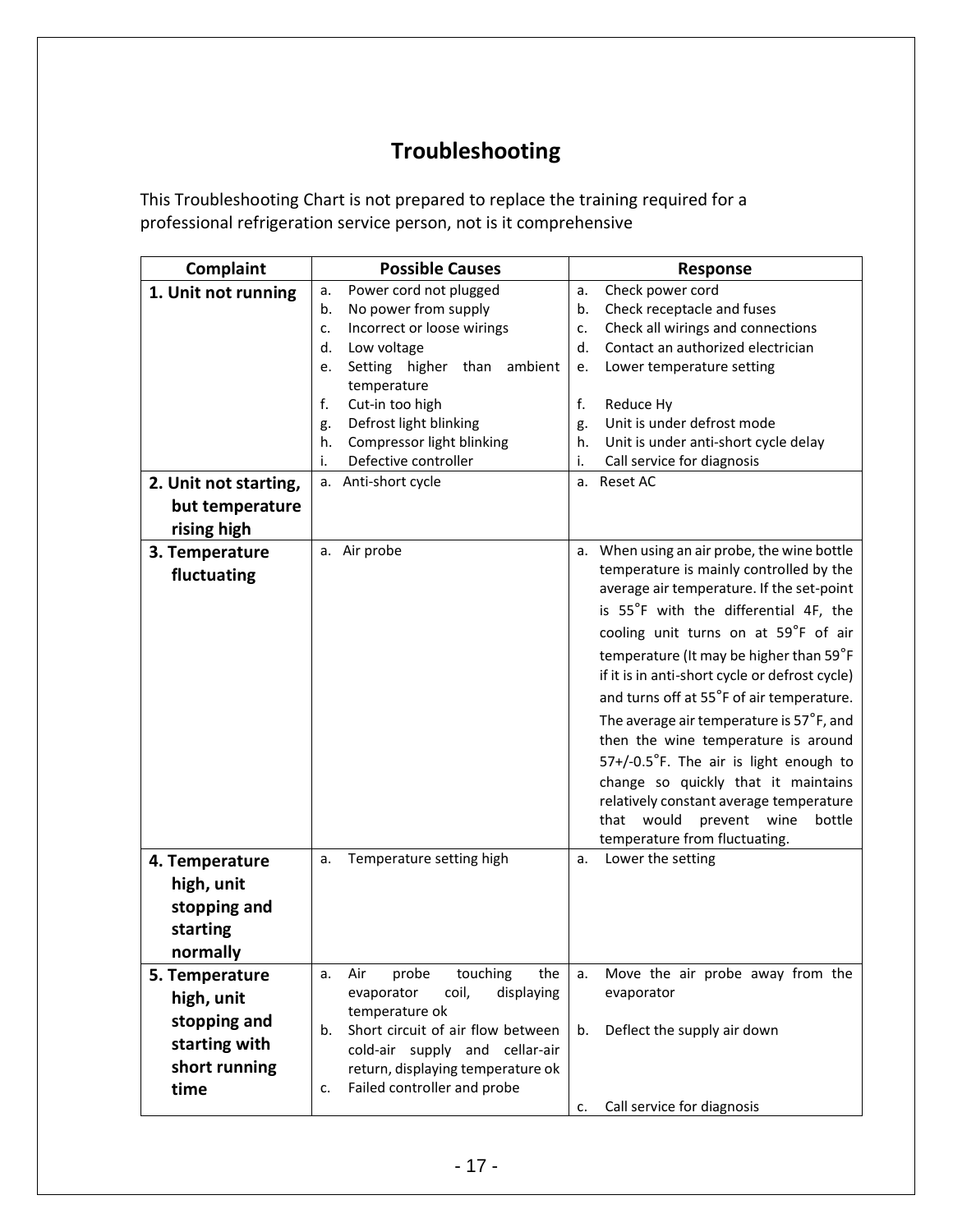| 6. Temperature                                               | Improper cellar insulation & seal<br>a.  | Check insulation, gasket and door<br>а.       |
|--------------------------------------------------------------|------------------------------------------|-----------------------------------------------|
| high or not                                                  |                                          | opening, power cord grommet                   |
| cooling and                                                  | Cellar too large<br>b.                   | Check for excessive size<br>b.                |
|                                                              | Ambient temperature too high<br>c.       | Check installation location<br>c.             |
| running                                                      | <b>Exhaust restricted</b><br>d.          | Leave minimum 3 feet clearance for the<br>d.  |
| continually                                                  |                                          | hot air exhaust side and leave minimum        |
|                                                              |                                          | 1 foot clearance for the fresh air intake     |
|                                                              |                                          | side                                          |
|                                                              | Malfunctioning fans<br>e.                | Check for both<br>evaporator<br>and<br>e.     |
|                                                              |                                          | condenser fans                                |
|                                                              | f.<br>Evaporator or condenser airflow    | Check for air restrictions, air short-<br>f.  |
|                                                              |                                          | circulation, grille directions                |
|                                                              | Dirty Condenser<br>g.                    | Clean condenser<br>g.                         |
|                                                              | h.<br>Iced evaporator                    | h.<br>Defrost and reset temperature           |
|                                                              | Refrigeration system restriction<br>i.   | i.<br>Call service                            |
|                                                              | Refrigerant leak<br>j.                   | Call service<br>j.                            |
|                                                              | k.<br>Undercharge or overcharge          | k.<br>Call service                            |
|                                                              | Failed components<br>I.                  | I.<br>Check compressor windings, start relay  |
|                                                              |                                          | and overload protector                        |
| 7. Unit running too                                          | a. Improper cellar insulation & seal     | a. Check insulation, gasket and door          |
| long                                                         |                                          | opening, power cord grommet                   |
|                                                              | b. Cellar too large                      | b. Check for excessive size                   |
|                                                              | c. Ambient temperature higher >          | c. Check for installation location            |
|                                                              | $90^{\circ}$ F                           |                                               |
|                                                              | d. Exhaust restricted                    | d. Leave minimum 3 feet clearance for the     |
|                                                              |                                          | hot air exhaust side and leave minimum        |
|                                                              |                                          | 1 foot clearance for the fresh air intake     |
|                                                              |                                          | side                                          |
|                                                              | e. Dirty Condenser                       | e. Clean condenser                            |
|                                                              | Improper condenser air flow<br>f.        | Check for fan and air short circulation<br>f. |
|                                                              |                                          |                                               |
| 8. Fan motor                                                 | fan<br>Post-compressor<br>running<br>a.  | Check fan running time FON<br>a.              |
|                                                              | mode                                     |                                               |
| running but                                                  | Incorrect or loose wirings<br>b.         | Check all wirings and connections<br>b.       |
| compressor not                                               | Failed components<br>c.                  | Check start relay, start capacitor,<br>c.     |
| running                                                      |                                          | overload protector, compressor.               |
|                                                              | Liquid<br>refrigerant<br>d.<br>in<br>the | Call service.<br>d.                           |
|                                                              | compressor                               |                                               |
| 9. Compressor                                                | Fan blade stuck<br>a.                    | Check for proper clearance<br>a.              |
| running but fan                                              | Incorrect or loose wirings<br>b.         | Check all wirings<br>b.                       |
|                                                              | <b>Failed motors</b><br>c.               | Call service<br>c.                            |
| not running                                                  |                                          |                                               |
| 10.Temperature                                               | Failed components<br>а.                  | Check compressor windings, start relay<br>a.  |
| high,                                                        |                                          | and overload protector.                       |
| compressor                                                   | Improper condenser airflow<br>b.         | Check for condenser fan<br>b.                 |
| Dirty condenser<br>c.                                        |                                          | Clean condenser<br>c.                         |
| stopping and<br>Overcharge of refrigerant<br>d.              |                                          | Call service for removing refrigerant<br>d.   |
| starting but very<br>Discharge or suction pressure too<br>e. |                                          | Call service for information<br>e.            |
| short running                                                | high                                     |                                               |
| time                                                         |                                          |                                               |
| 11.Fan running too                                           | a. Post-compressor<br>fan<br>running     | a. Reset FON                                  |
|                                                              | mode for humidity modulation             |                                               |
| long                                                         |                                          |                                               |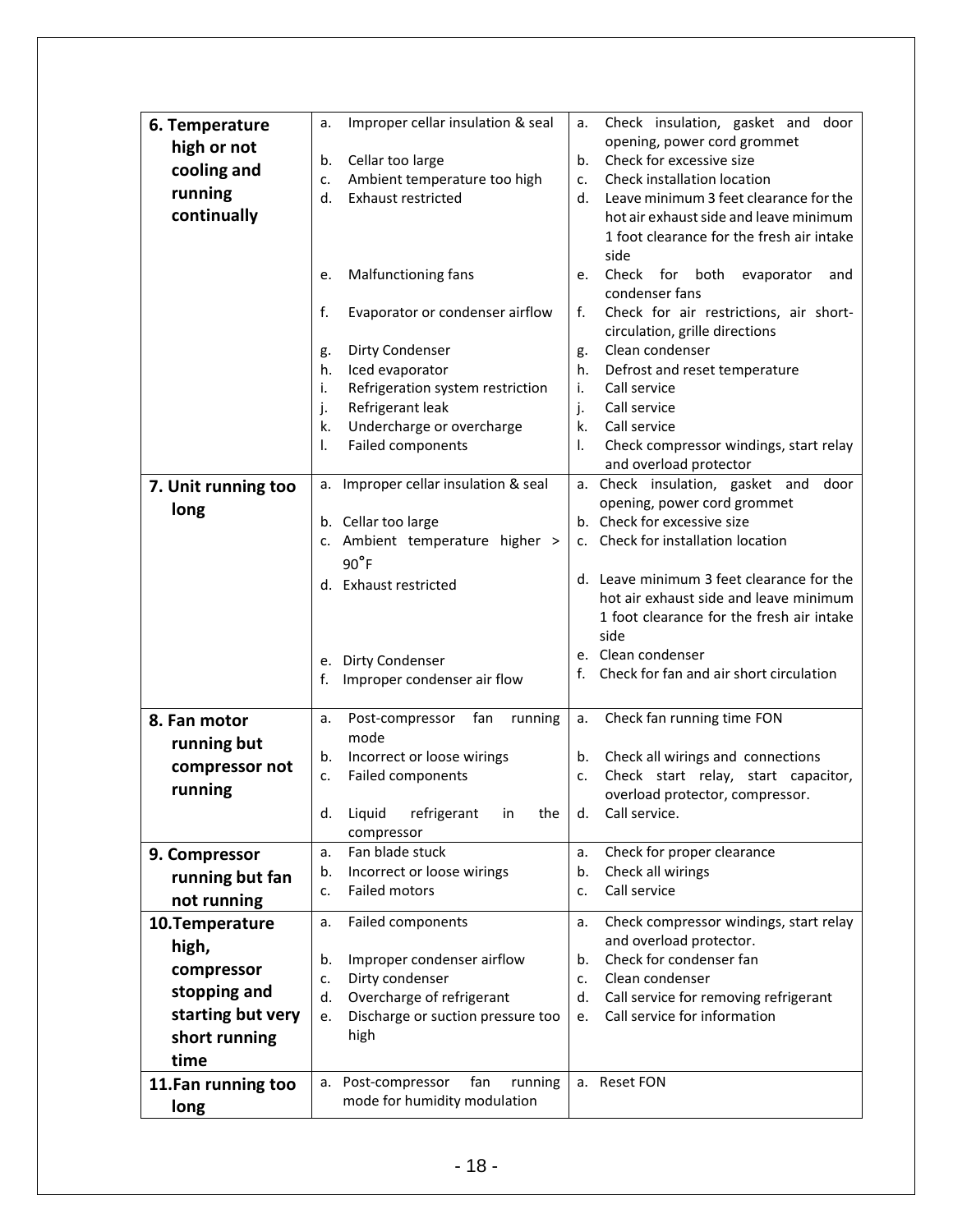| Low temperature setting<br>a. Raise the setting<br>12. Temperature<br>а.<br>b. Low ambient temperature<br>b. Move to another location<br>low<br>c. Air probe fault<br>c. Change a new one<br>d. Temperature controller fault<br>d. Change a new one<br>Evaporator air flow restriction<br>a. Check for fans and air flow<br>13. Evaporator<br>а.<br>b. Check for set-point<br>b. Low temperature setting<br>freezing up<br>c. Low ambient temperature<br>c. Change defrost cycle<br>d. Defective controller or probe<br>d. Check for controller and probe<br>e. Not stopping due to air leak, high<br>e. Check for seal, door opening, ambient<br>ambient temperature, condenser<br>temperature and condenser air flow<br>air flow restriction or pull-down<br>cooling<br>f. Initially working then stopping,<br>Call service<br>f.<br>moisture in the system<br>g. Refrigerant low or leaking<br>g. Call service<br>h. Capillary tube or expansion valve<br>h. Call service<br>blockage<br>a. Check for air leak<br>a. Air leak in the wine cellar causing<br>14. Water leak<br>excessive condensate<br>b. Use drain line<br>b. High humidity causing excessive<br>condensate<br>c. Evaporator air flow restriction<br>c. Check supply air flow or air TD<br>d. Clean the drip tray<br>d. Water passages restricted<br>e. Drip tray leak (No water overflow<br>e. Seal the leak using silicone sealant<br>but water leak)<br>a. Air leak in the wine cellar causing<br>Check for any air leak<br>15.Excessive<br>a. |
|----------------------------------------------------------------------------------------------------------------------------------------------------------------------------------------------------------------------------------------------------------------------------------------------------------------------------------------------------------------------------------------------------------------------------------------------------------------------------------------------------------------------------------------------------------------------------------------------------------------------------------------------------------------------------------------------------------------------------------------------------------------------------------------------------------------------------------------------------------------------------------------------------------------------------------------------------------------------------------------------------------------------------------------------------------------------------------------------------------------------------------------------------------------------------------------------------------------------------------------------------------------------------------------------------------------------------------------------------------------------------------------------------------------------------------------------------------------------------------------------------------------------|
|                                                                                                                                                                                                                                                                                                                                                                                                                                                                                                                                                                                                                                                                                                                                                                                                                                                                                                                                                                                                                                                                                                                                                                                                                                                                                                                                                                                                                                                                                                                      |
|                                                                                                                                                                                                                                                                                                                                                                                                                                                                                                                                                                                                                                                                                                                                                                                                                                                                                                                                                                                                                                                                                                                                                                                                                                                                                                                                                                                                                                                                                                                      |
|                                                                                                                                                                                                                                                                                                                                                                                                                                                                                                                                                                                                                                                                                                                                                                                                                                                                                                                                                                                                                                                                                                                                                                                                                                                                                                                                                                                                                                                                                                                      |
|                                                                                                                                                                                                                                                                                                                                                                                                                                                                                                                                                                                                                                                                                                                                                                                                                                                                                                                                                                                                                                                                                                                                                                                                                                                                                                                                                                                                                                                                                                                      |
|                                                                                                                                                                                                                                                                                                                                                                                                                                                                                                                                                                                                                                                                                                                                                                                                                                                                                                                                                                                                                                                                                                                                                                                                                                                                                                                                                                                                                                                                                                                      |
|                                                                                                                                                                                                                                                                                                                                                                                                                                                                                                                                                                                                                                                                                                                                                                                                                                                                                                                                                                                                                                                                                                                                                                                                                                                                                                                                                                                                                                                                                                                      |
|                                                                                                                                                                                                                                                                                                                                                                                                                                                                                                                                                                                                                                                                                                                                                                                                                                                                                                                                                                                                                                                                                                                                                                                                                                                                                                                                                                                                                                                                                                                      |
|                                                                                                                                                                                                                                                                                                                                                                                                                                                                                                                                                                                                                                                                                                                                                                                                                                                                                                                                                                                                                                                                                                                                                                                                                                                                                                                                                                                                                                                                                                                      |
|                                                                                                                                                                                                                                                                                                                                                                                                                                                                                                                                                                                                                                                                                                                                                                                                                                                                                                                                                                                                                                                                                                                                                                                                                                                                                                                                                                                                                                                                                                                      |
|                                                                                                                                                                                                                                                                                                                                                                                                                                                                                                                                                                                                                                                                                                                                                                                                                                                                                                                                                                                                                                                                                                                                                                                                                                                                                                                                                                                                                                                                                                                      |
|                                                                                                                                                                                                                                                                                                                                                                                                                                                                                                                                                                                                                                                                                                                                                                                                                                                                                                                                                                                                                                                                                                                                                                                                                                                                                                                                                                                                                                                                                                                      |
|                                                                                                                                                                                                                                                                                                                                                                                                                                                                                                                                                                                                                                                                                                                                                                                                                                                                                                                                                                                                                                                                                                                                                                                                                                                                                                                                                                                                                                                                                                                      |
|                                                                                                                                                                                                                                                                                                                                                                                                                                                                                                                                                                                                                                                                                                                                                                                                                                                                                                                                                                                                                                                                                                                                                                                                                                                                                                                                                                                                                                                                                                                      |
|                                                                                                                                                                                                                                                                                                                                                                                                                                                                                                                                                                                                                                                                                                                                                                                                                                                                                                                                                                                                                                                                                                                                                                                                                                                                                                                                                                                                                                                                                                                      |
|                                                                                                                                                                                                                                                                                                                                                                                                                                                                                                                                                                                                                                                                                                                                                                                                                                                                                                                                                                                                                                                                                                                                                                                                                                                                                                                                                                                                                                                                                                                      |
|                                                                                                                                                                                                                                                                                                                                                                                                                                                                                                                                                                                                                                                                                                                                                                                                                                                                                                                                                                                                                                                                                                                                                                                                                                                                                                                                                                                                                                                                                                                      |
|                                                                                                                                                                                                                                                                                                                                                                                                                                                                                                                                                                                                                                                                                                                                                                                                                                                                                                                                                                                                                                                                                                                                                                                                                                                                                                                                                                                                                                                                                                                      |
|                                                                                                                                                                                                                                                                                                                                                                                                                                                                                                                                                                                                                                                                                                                                                                                                                                                                                                                                                                                                                                                                                                                                                                                                                                                                                                                                                                                                                                                                                                                      |
|                                                                                                                                                                                                                                                                                                                                                                                                                                                                                                                                                                                                                                                                                                                                                                                                                                                                                                                                                                                                                                                                                                                                                                                                                                                                                                                                                                                                                                                                                                                      |
|                                                                                                                                                                                                                                                                                                                                                                                                                                                                                                                                                                                                                                                                                                                                                                                                                                                                                                                                                                                                                                                                                                                                                                                                                                                                                                                                                                                                                                                                                                                      |
|                                                                                                                                                                                                                                                                                                                                                                                                                                                                                                                                                                                                                                                                                                                                                                                                                                                                                                                                                                                                                                                                                                                                                                                                                                                                                                                                                                                                                                                                                                                      |
|                                                                                                                                                                                                                                                                                                                                                                                                                                                                                                                                                                                                                                                                                                                                                                                                                                                                                                                                                                                                                                                                                                                                                                                                                                                                                                                                                                                                                                                                                                                      |
|                                                                                                                                                                                                                                                                                                                                                                                                                                                                                                                                                                                                                                                                                                                                                                                                                                                                                                                                                                                                                                                                                                                                                                                                                                                                                                                                                                                                                                                                                                                      |
|                                                                                                                                                                                                                                                                                                                                                                                                                                                                                                                                                                                                                                                                                                                                                                                                                                                                                                                                                                                                                                                                                                                                                                                                                                                                                                                                                                                                                                                                                                                      |
|                                                                                                                                                                                                                                                                                                                                                                                                                                                                                                                                                                                                                                                                                                                                                                                                                                                                                                                                                                                                                                                                                                                                                                                                                                                                                                                                                                                                                                                                                                                      |
|                                                                                                                                                                                                                                                                                                                                                                                                                                                                                                                                                                                                                                                                                                                                                                                                                                                                                                                                                                                                                                                                                                                                                                                                                                                                                                                                                                                                                                                                                                                      |
| excessive condensate<br>condensate in                                                                                                                                                                                                                                                                                                                                                                                                                                                                                                                                                                                                                                                                                                                                                                                                                                                                                                                                                                                                                                                                                                                                                                                                                                                                                                                                                                                                                                                                                |
| b. High humidity causing excessive<br>b. Use drain line                                                                                                                                                                                                                                                                                                                                                                                                                                                                                                                                                                                                                                                                                                                                                                                                                                                                                                                                                                                                                                                                                                                                                                                                                                                                                                                                                                                                                                                              |
| wine cellar<br>condensate                                                                                                                                                                                                                                                                                                                                                                                                                                                                                                                                                                                                                                                                                                                                                                                                                                                                                                                                                                                                                                                                                                                                                                                                                                                                                                                                                                                                                                                                                            |
| c. Water passages restricted<br>c. Clean the drip tray                                                                                                                                                                                                                                                                                                                                                                                                                                                                                                                                                                                                                                                                                                                                                                                                                                                                                                                                                                                                                                                                                                                                                                                                                                                                                                                                                                                                                                                               |
| Incorrect fuse or breaker<br>Check for proper fuse or breaker<br><b>16. Circuit tripping</b><br>a.<br>a.                                                                                                                                                                                                                                                                                                                                                                                                                                                                                                                                                                                                                                                                                                                                                                                                                                                                                                                                                                                                                                                                                                                                                                                                                                                                                                                                                                                                             |
| Incorrect wirings<br>Check for wirings and connections<br>b.<br>b.                                                                                                                                                                                                                                                                                                                                                                                                                                                                                                                                                                                                                                                                                                                                                                                                                                                                                                                                                                                                                                                                                                                                                                                                                                                                                                                                                                                                                                                   |
| Failed components<br>Call service<br>c.<br>c.                                                                                                                                                                                                                                                                                                                                                                                                                                                                                                                                                                                                                                                                                                                                                                                                                                                                                                                                                                                                                                                                                                                                                                                                                                                                                                                                                                                                                                                                        |
| Add support to improve installation<br>Mounting area not firm<br>17. Noisy operation<br>a.<br>a.                                                                                                                                                                                                                                                                                                                                                                                                                                                                                                                                                                                                                                                                                                                                                                                                                                                                                                                                                                                                                                                                                                                                                                                                                                                                                                                                                                                                                     |
| Check fan blades, bearings, washers,<br>Loose parts<br>b.<br>b.                                                                                                                                                                                                                                                                                                                                                                                                                                                                                                                                                                                                                                                                                                                                                                                                                                                                                                                                                                                                                                                                                                                                                                                                                                                                                                                                                                                                                                                      |
| tubing contact and loose screws.                                                                                                                                                                                                                                                                                                                                                                                                                                                                                                                                                                                                                                                                                                                                                                                                                                                                                                                                                                                                                                                                                                                                                                                                                                                                                                                                                                                                                                                                                     |
| Check for airflow<br>Compressor overloaded due to<br>c.<br>c.                                                                                                                                                                                                                                                                                                                                                                                                                                                                                                                                                                                                                                                                                                                                                                                                                                                                                                                                                                                                                                                                                                                                                                                                                                                                                                                                                                                                                                                        |
| high ambient temperatures or                                                                                                                                                                                                                                                                                                                                                                                                                                                                                                                                                                                                                                                                                                                                                                                                                                                                                                                                                                                                                                                                                                                                                                                                                                                                                                                                                                                                                                                                                         |
| airflow restriction                                                                                                                                                                                                                                                                                                                                                                                                                                                                                                                                                                                                                                                                                                                                                                                                                                                                                                                                                                                                                                                                                                                                                                                                                                                                                                                                                                                                                                                                                                  |
| Defective components<br>Call service for checking internal loose,<br>d.<br>d.                                                                                                                                                                                                                                                                                                                                                                                                                                                                                                                                                                                                                                                                                                                                                                                                                                                                                                                                                                                                                                                                                                                                                                                                                                                                                                                                                                                                                                        |
| inadequate lubrication and incorrect                                                                                                                                                                                                                                                                                                                                                                                                                                                                                                                                                                                                                                                                                                                                                                                                                                                                                                                                                                                                                                                                                                                                                                                                                                                                                                                                                                                                                                                                                 |
| wirings                                                                                                                                                                                                                                                                                                                                                                                                                                                                                                                                                                                                                                                                                                                                                                                                                                                                                                                                                                                                                                                                                                                                                                                                                                                                                                                                                                                                                                                                                                              |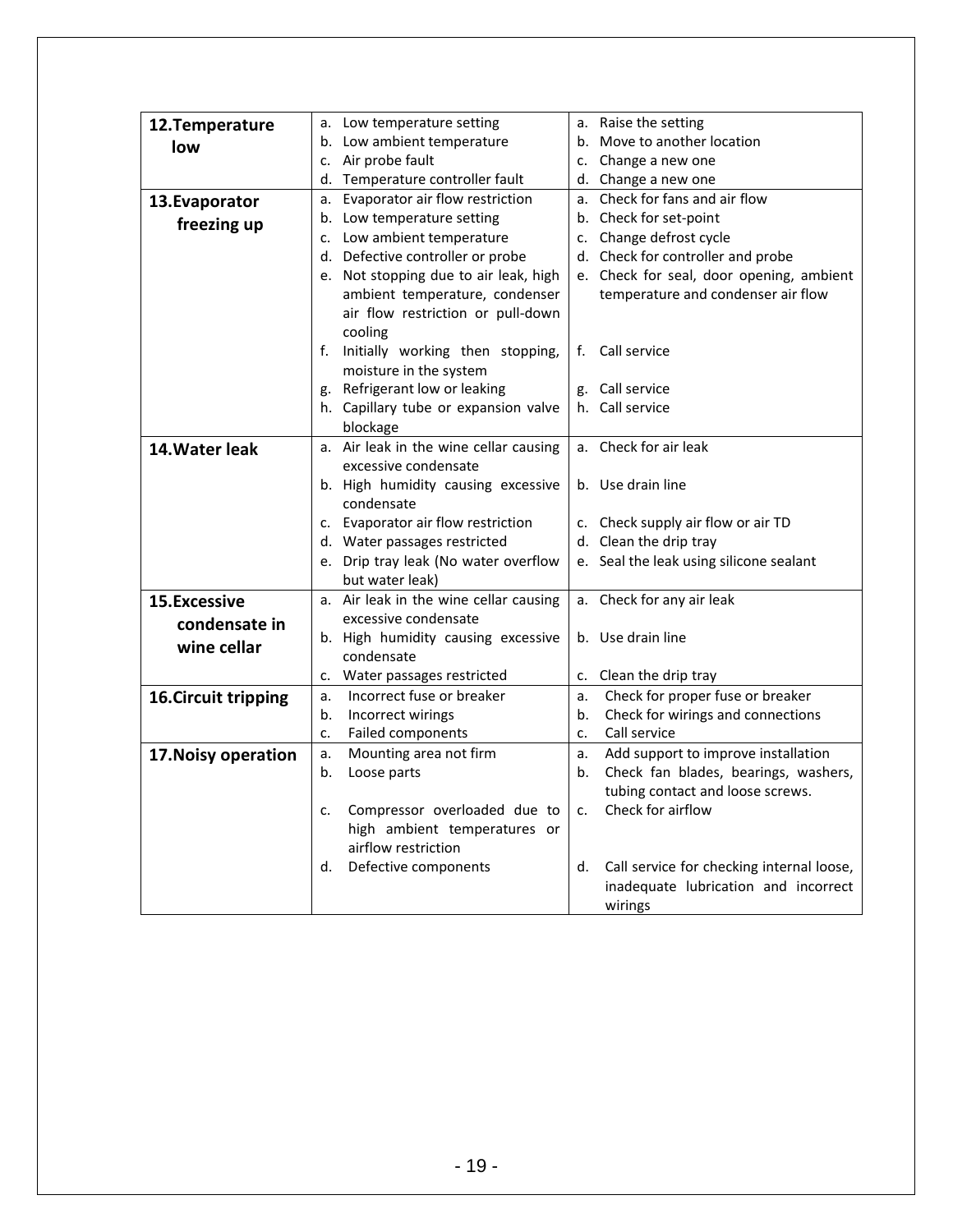

**Fig. 6.1 Wiring Diagram**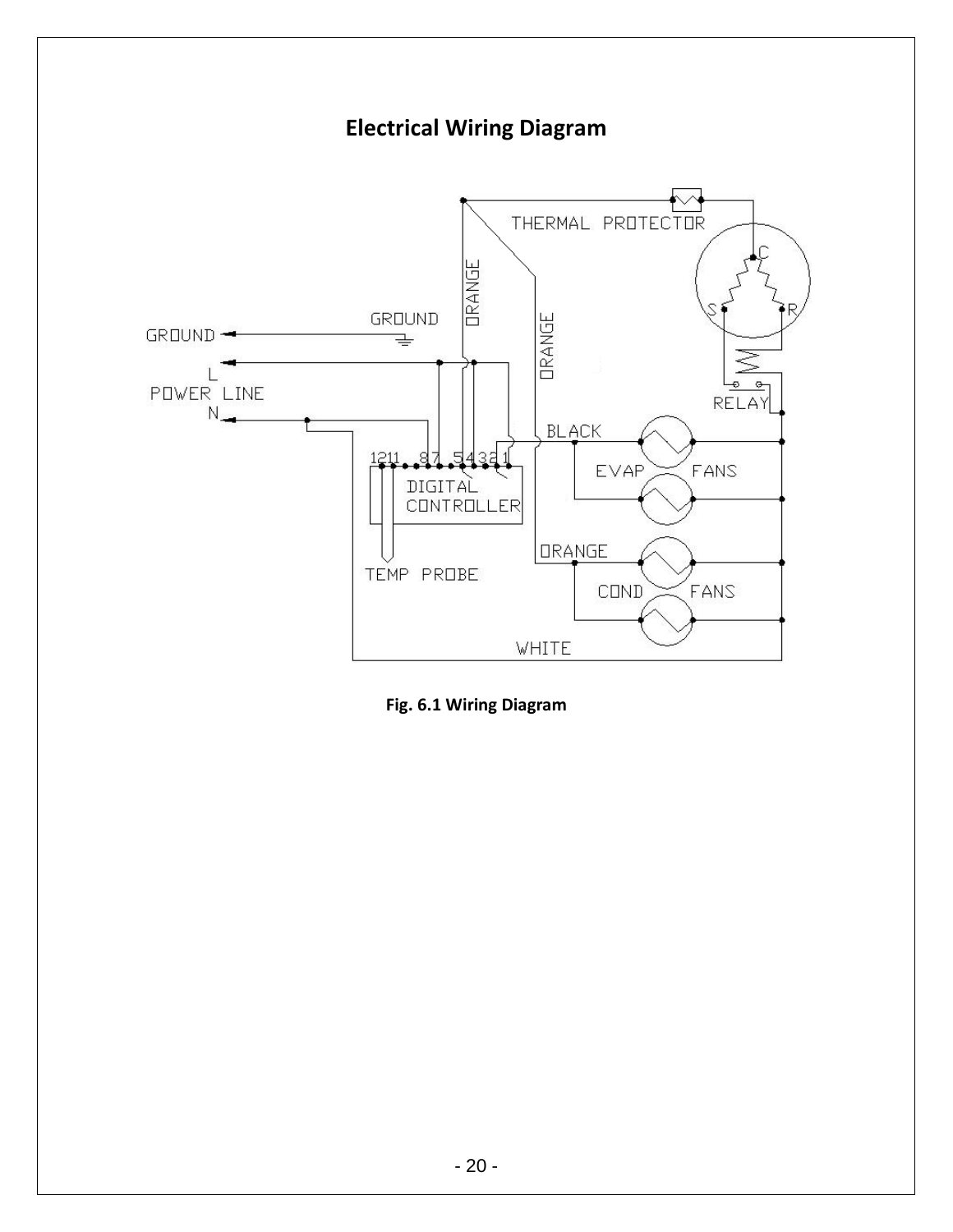## **Customer Support**

If you need further assistance, please contact us at:

Vinotemp International Corp 732 S Racetrack Rd. Henderson, NV 89015 Tel: (310) 886-3332 Fax: (310) 886-3310 Email: info@vinotemp.com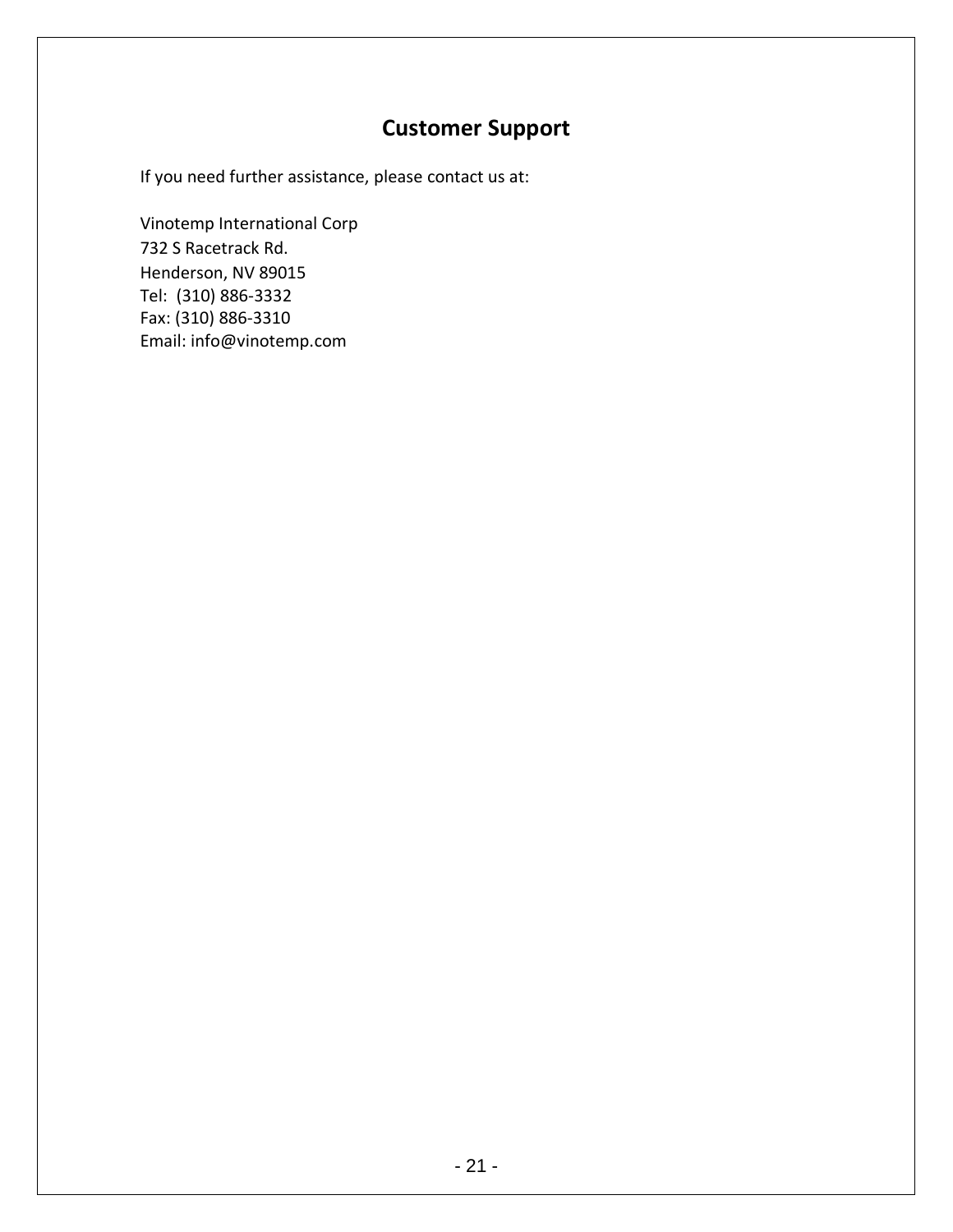### **Warranty**

### **Thank you for choosing a Vinotemp cooling unit.**

Please enter the complete model and serial numbers in the space provided:

| Model      |  |  |
|------------|--|--|
| Serial No. |  |  |

Attach your purchase receipt to this owner's manual.

#### **1. Limited Warranty**

VINOTEMP warrants its products to be free from defects due to workmanship or materials under normal use and service, for twelve months after the initial sale. If the product is defective due to workmanship or materials, is removed within twelve months of the initial sale and is returned to VINOTEMP, in the original shipping carton, shipping prepaid, VINOTEMP will at its option, repair or replace the product free of charge. Additionally VINOTEMP warrants all parts to be free from defects for a period of sixty months after initial sale.

This warranty constitutes the entire warranty of the VINOTEMP with respect to its products and is in lieu of all other warranties, express or implied, including any of fitness for a particular purpose. In no event shall VINOTEMP be responsible for any consequential damages what is so ever. Any modification or unauthorized repair of VINOTEMP products shall void this warranty.

#### **Service under Warranty**

This service is provided to customers within the continental UNITED STATES only. VINOTEMP cooling units are warranted to produce the stated number of BTU/H. While every effort has been made to provide accurate guidelines, VINOTEMP can not warranty its units to cool a particular enclosure.

In case of failure, VINOTEMP cooling units must be repaired by the factory or its authorized agent. Repairs or modifications made by anyone else will void the warranty.

Shall a VINOTEMP cooling unit fail, please contact the dealer for instructions. Do not return the unit to the factory without authorization from VINOTEMP. If the unit requires